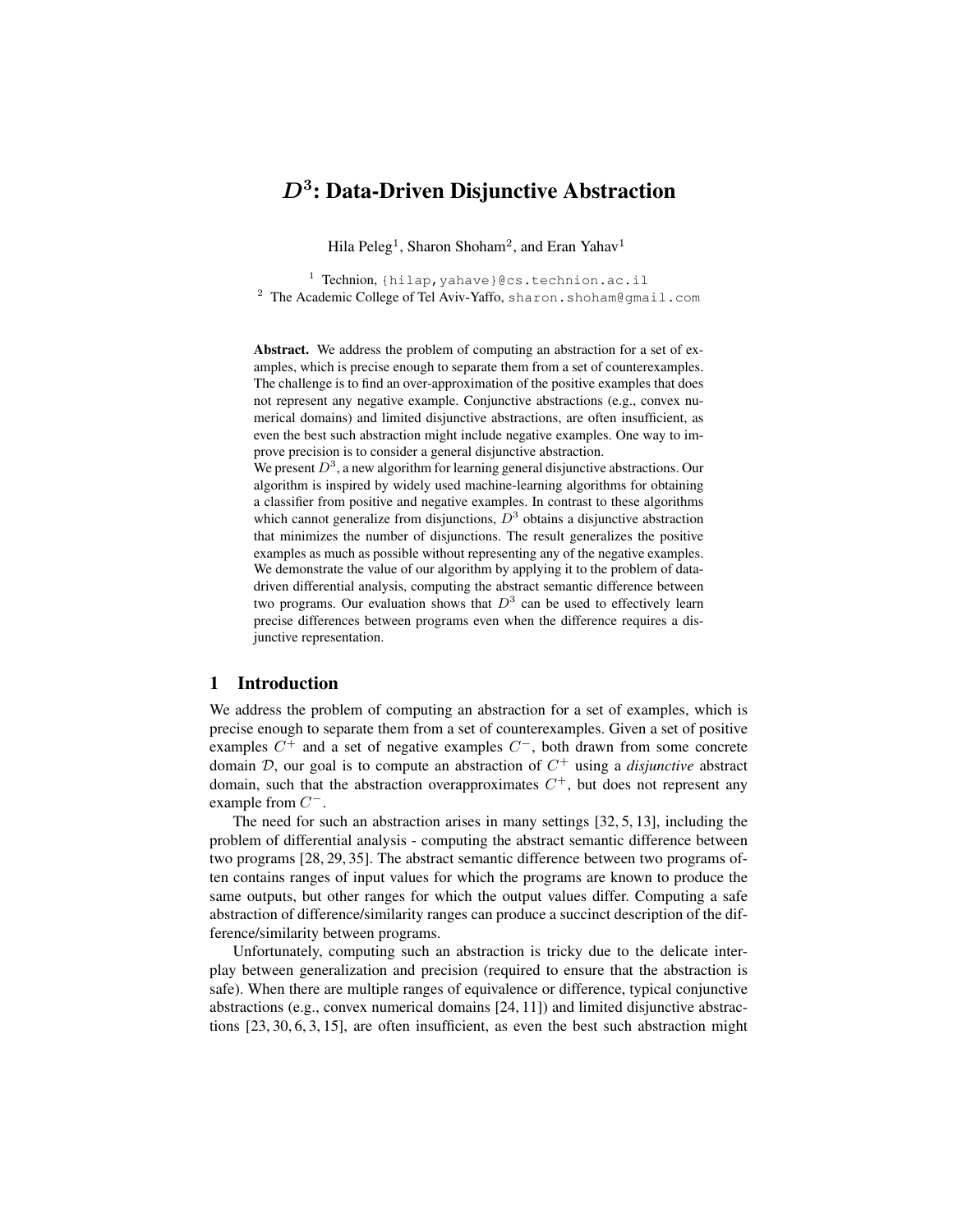include negative examples. On the other hand, general (unlimited) disjunctive abstractions are too precise and do not naturally generalize.

We present  $D^3$ , a new Data-Driven algorithm for learning general Disjunctive abstractions.  $D^3$  is an active learning algorithm that iteratively accepts an example and its label as positive or negative, and incrementally updates the disjunctive abstraction of all examples seen.  $D<sup>3</sup>$  is driven by a new notion of *safe generalization* used to compute the abstraction of the seen examples. Safe generalization *generalizes* a precise disjunctive abstraction of the positive examples into a more abstract one, but does so in a *safe* way that does not represent any negative example.

The exploration of the input space is directed by  $D^3$  by restricting the sampling to advantageous regions of the space derived from the intermediate abstractions.

 $D<sup>3</sup>$  is a general algorithm and can be instantiated with different choices for the following: (i) an *oracle* responsible for picking the next sample input from a given region, (ii) an implementation of a *teacher*, used to label each sample, and (iii) the abstract domain over which disjunctive abstractions are computed.

To implement differential analysis, we instantiate  $D<sup>3</sup>$  with a code-aware oracle for picking the next input, a teacher that labels an input by executing both programs and comparing outputs, and several abstractions including intervals, congruence intervals, and boolean predicates over arrays.

The main contributions of this paper are:

- A new operation, *safe generalization*, which takes a disjunctive abstraction and generalizes it further while avoiding describing a set of counterexamples.
- $-$  A new algorithm  $D<sup>3</sup>$  for learning general disjunctive abstractions, which uses safe generalization, as well as a strategy to direct exploration of the input space.
- An implementation of  $D^3$  and its application to the problem of data-driven differential analysis, computing the abstract semantic difference between two programs. Our evaluation shows that  $D^3$  can be used to effectively learn precise differences between programs even when the difference requires a disjunctive representation.

# 2 Overview

In this section, we provide an informal overview of our approach using a differential analysis example. Fig. 1 shows two functions computing the sum of digits in a number.

Fig. 1(a) is a model Scala implementation for summing the digits of an input number. Fig. 1(b) is an implementation by a less experienced programmer that uses a loop construct rather than the tail recursive approach. While the second implementation is very similar to a correct implementation, it suffers from an incorrect initialization of the result variable, which is easily missed with poor testing.

The goal of differential analysis is to compute an abstract representation of the difference between programs. For the programs of Fig. 1, the difference can be described as  $\bigvee_{i \in \{1..9\}} (x \mod 10 = i) \wedge (x \leq -11 \vee x \geq 11)$ . The similarity between these two programs (inputs for which the programs agree) can be described as  $(x)$ mod  $10 = 0$ )  $\vee (-9 \le x \le 9)$ .

We use an *active learning* approach for computing the difference between the programs. In active learning, a *learner* iteratively picks points and asks a *teacher* for the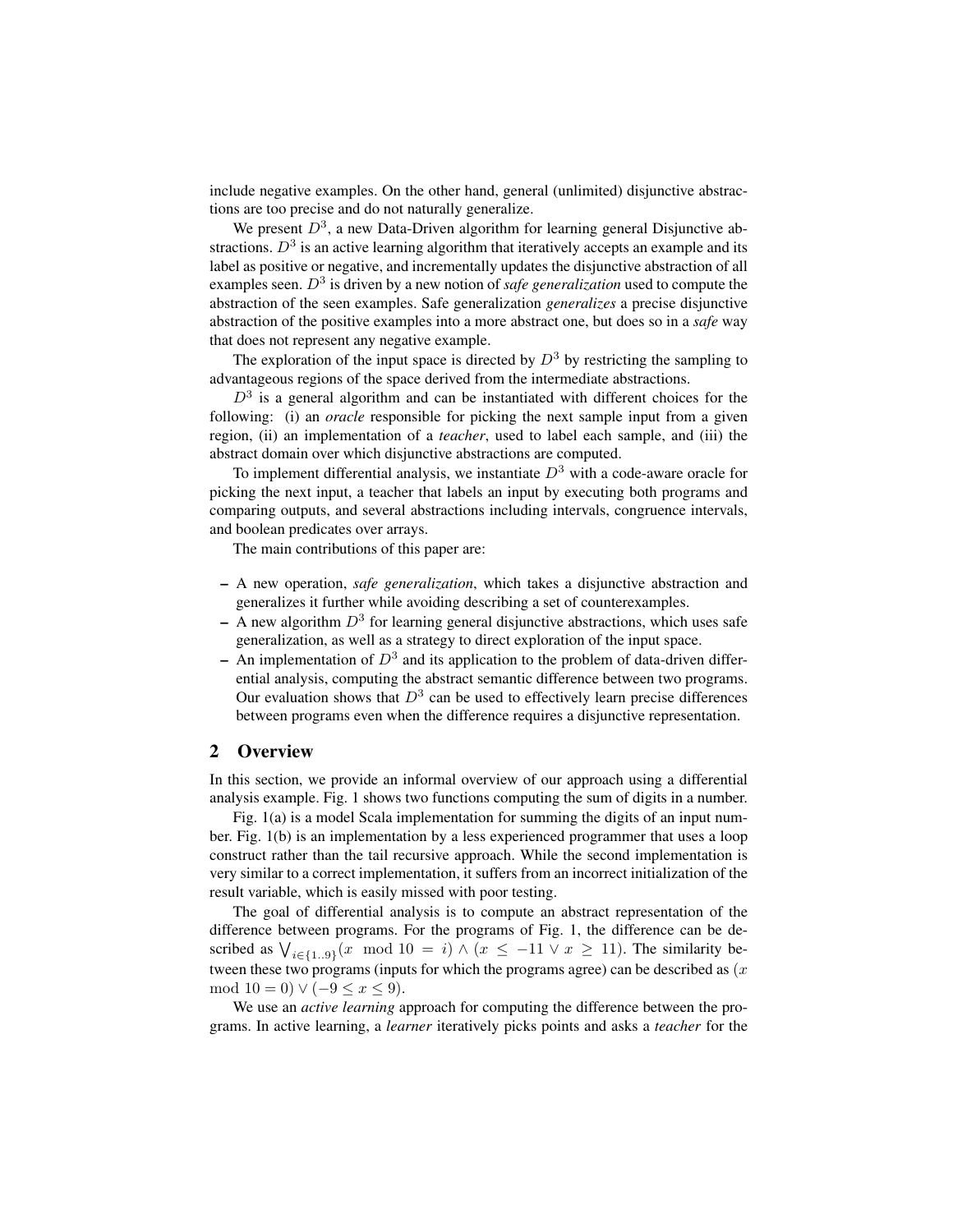```
1 def sumOfDigits(x : Int) : Int = {
2 @tailrec def sodRec(
3 sum : Int,
4 rest : Int) : Int = {
     if (rest == 0) sum
6 else sodRec(sum + rest % 10, rest/10)
7 }
8 sodRec(0,Math.abs(x))
9 }
                                    1 def sumOfDigitsWrong(x : Int) : Int = {
                                    2 var y = Math.abs(x)
                                    3 if (y < 10) y<br>4 else {
                                         4 else {
                                         5 var sum = y % 10
                                          6 while (y > 0) {
                                     7 sum += y % 10
8 y = y / 10
                                    9 }
                                    10 sum
                                    11 - 112 \}(a) (b)
```
Fig. 1: Two Scala functions for computing the sum of a number's digits. (a) is a correct implementation. (b) has an error in initializing the variable sum and is correct only on numbers that have 0 as the least significant digit, or on single-digit numbers.

classification of each point. The result of active learning is a *classifier* that generalizes from the observed points and can be used to classify new points.

In our example, the learner is trying to learn the difference between two programs P and  $P'$ . We provide a simple teacher that runs the programs and classifies a given input point c as "positive" when both programs produce the same result, i.e.  $P(c) = P'(c)$ , and "negative" when the results of the two programs differ, i.e.  $P(c) \neq P'(c)$ .

Our starting point is the *Candidate Elimination* algorithm, presented formally in the next section. Candidate Elimination proceeds iteratively as follows: in each iteration of the algorithm, the learner picks a point to be classified, asks the teacher for a classification, and updates an internal representation that captures the classification that has been learned so far. Based on this internal representation, the learner can pick the next point to be classified. The iterative process is repeated until the generalization of the positive points and the exclusion of the negative points yields the same representation.

Applying the algorithm to our example program yields the following points:

 $(0, pos), (7, pos), (10, pos), (60, pos), (47, neg), (73, neg), (88, neg)$ 

The challenge is how to internally represent the set of positive points and the set of negative points. The set of positive points cannot be directly represented using a conjunctive (convex) representation, as the range  $[0, 60]$  also includes the negative point 47. On the other hand, the negative range [47, 88] also includes the positive point 60.

Trying to represent the positive points using a precise disjunctive representation yields no generalization in the algorithm (Section 3.2), and would yield the formula:  $x = 0 \lor x = 7 \lor x = 10 \lor x = 60$ . This disjunction would grow as additional positive points are added, does not provide any generalization for points that have not been seen, and cannot represent an unbounded number of points.

*The*  $D^3$  *Algorithm* The main idea of the  $D^3$  algorithm (Algorithm 2) is to incrementally construct a generalized disjunctive representation for the positive and negative examples. Technically,  $D^3$  operates by maintaining two formulas:  $\varphi_{pos}$  that maintains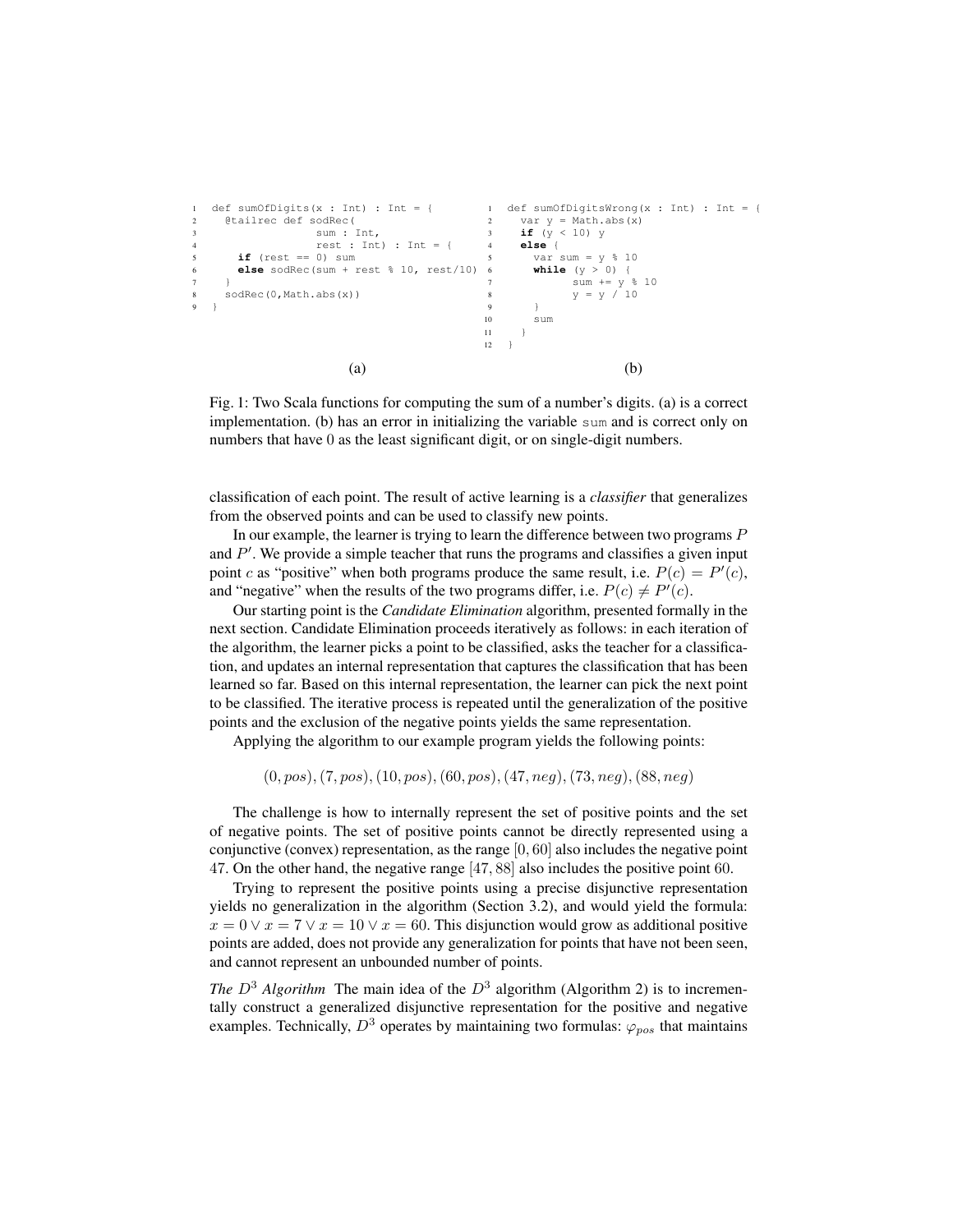the generalized disjunction representing positive examples, and  $\varphi_{neq}$  that maintains the generalized disjunction representing the negative examples. The algorithm preserves the invariant that  $\varphi_{pos}$  and  $\varphi_{neg}$  both correctly classify all seen points. That is, any seen positive point satisfies  $\varphi_{pos}$ , and any seen negative point satisfies  $\varphi_{neg}$ . When a new point arrives,  $D<sup>3</sup>$  uses the generalization of the conjunctive domain as much as possible, but uses disjunctions when needed in order to exclude points of opposite classification.

In the differential analysis setting,  $\varphi_{pos}$  attempts to describe the similarity between programs and  $\varphi_{neq}$  attempts to describe the difference. For the example points above, the algorithm constructs the following  $\varphi_{pos}$ : (7 ≤ x ≤ 7∧x mod 10 = 7)  $\vee$  (0 ≤ x ≤  $60 \wedge x \mod 10 = 0$ . Note that this representation correctly generalizes to include the positive points 20, 30, 40, 50 that were not seen. The resulting  $\varphi_{neq}$  is  $(47 \le x \le 47 \land x$ mod  $10 = 7$ )  $\vee$  (73  $\leq x \leq 88$ ).

The existence of points that satisfy both  $\varphi_{neg}$  and  $\varphi_{pos}$  does not contradict the invariant of the algorithm because both formulas include unseen points due to generalization. In fact, the points in the intersection can be used to *refine* the generalization. Technically, this is done by using the intersection as one of the regions to be sampled.



Fig. 2: The regions of the input space as seen by the  $D^3$  algorithm

In addition to  $\varphi_{pos}$  and  $\varphi_{neg}$ , the algorithm maintains  $\varphi_S$  and  $\varphi_{\neg G}$ , the precise disjunctive representations of the positive and negative examples, respectively. Together, the four formulas determine the regions to be sampled, as depicted in Fig. 2:

- Uncovered:  $\neg(\varphi_{pos} \lor \varphi_{neg})$
- Covered disagreement:  $\varphi_{pos} \land \varphi_{neg}$
- Positive abstracted disagreement:  $\varphi_{pos} \land \neg \varphi_S$
- Negative abstracted disagreement:  $\varphi_{neq} \wedge \neg \varphi_{\neg G}$

The *covered* and *uncovered* are regions where a given point would either satisfy both  $\varphi_{pos}$  and  $\varphi_{neg}$ , or neither. The *positive abstract disagreement* region is where a point would satisfy the generalized disjunctive representation  $\varphi_{pos}$  but not the precise disjunctive representation  $\varphi_S$  (that is, the point is the result of generalization). The *negative abstract disagreement* plays a similar role for  $\varphi_{neg}$  and  $\varphi_{\neg G}$ .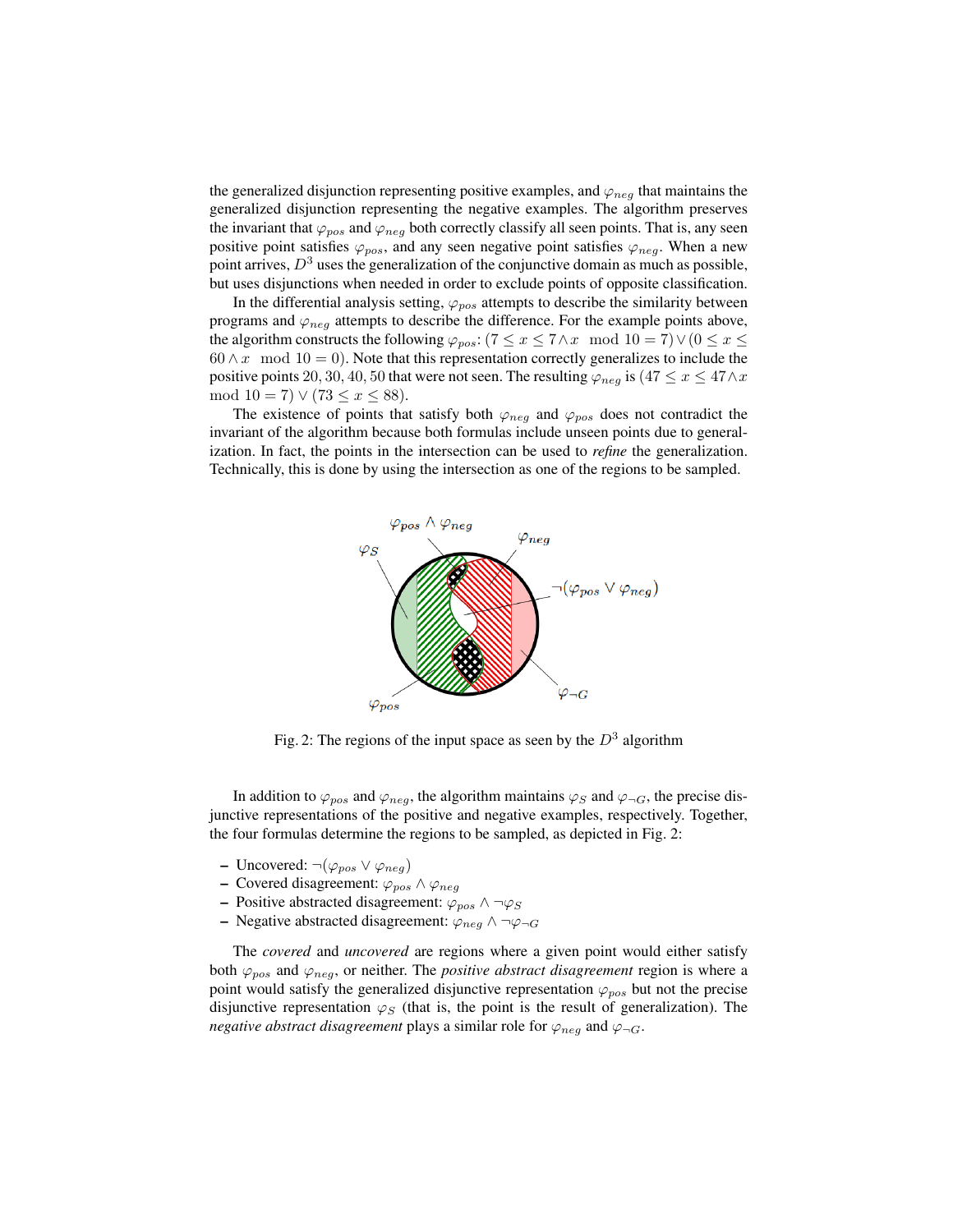Sampling from each of these regions ensures the algorithm would progress towards abstracting and refining both positive and negative generalizations. Convergence will occur if  $\varphi_{pos}$  and  $\neg \varphi_{neg}$  are equivalent, which means covered disagreement is eliminated, and no region of the space is uncovered.

# 3 Active Concept Learning

*Concept learning* is an area of machine learning dedicated to learning a classifier that is an abstraction of a dataset using a predefined language of predicates. This section details the most commonly used concept learning algorithm, Candidate Elimination, and its relation to abstract domains. We further discuss the limitations of Candidate Elimination, which are later addressed by our new algorithm.

*Concept learning* Concept learning aims at learning a concept in a given *concept language*. In our setting, a concept language would be used to describe the space of inputs to a program. From now on, we fix an input space, denoted D (also called a *domain*).

Definition 1 (concept language). *A* concept *of domain* D *is a boolean function* a *over* D. i.e.  $a : \mathcal{D} \to \{true, false\}$ . An element  $c \in \mathcal{D}$  is described by the concept a if  $a(c) = true$ . A concept language L is a set of concepts, i.e.  $L \subseteq \{true, false\}^{\mathcal{D}}$ .

Each concept describes a subset of  $D$ , and a concept language defines the set of possible subsets available to describe the domain. A concept language is usually defined by a set of possible *descriptions* (templates) of boolean functions.

*Example 1.* The concept language of intervals includes all concepts described as  $[l, h]$  =  $\lambda x.l \leq x \leq h$  s.t.  $l, h \in \mathbb{N}$ . [0, 42] is a concept in the intervals concept language, which from a domain of integers describes the subset  $\{0, 1, \ldots, 42\}$ .

**Concept languages based on logical formulas** Given a concept language  $L_0$ , we view its concepts (which are boolean functions) as *atoms* over which propositional formulas can be constructed using logical connectives, such as negation, conjunction and disjunction, thus defining new concepts (boolean functions). For example, if  $a_1, a_2 \in L_0$ , then the formula  $\varphi = a_1 \wedge a_2$  represents the function  $\lambda x. a_1(x) \wedge a_2(x)$ . Note that this boolean function need not be in the original concept language  $L_0$ . Thus, we obtain new, richer, concept languages.

**Definition 2** (Conjunctive concepts). *Given a concept language*  $L_0$ , conjunctive concepts over L<sup>0</sup> *(or simply* conjunctive concepts*) are concepts defined by a conjunction of finitely many concepts from* L0*.*

A cartesian product  $L_1 \times \ldots \times L_n$  is a special case of a conjunctive concept language over  $L_0 = \bigcup_{1 \leq i \leq n} L_i$ , where the concepts are tuples comprised of one concept from each  $L_i$ , with the meaning of conjunction.

For example, the concept language of rectangles in 2D over a domain consisting of pairs  $(x, y)$ , is the product of two interval concept languages, one bounding the x axis and the other bounding the  $y$  axis, and therefore it is a conjunctive concept language.

*Disjunctive concepts* are defined similarly to conjunctive concepts. A disjunctive concept language over  $L_0$  corresponds to the powerset domain over  $L_0$  [10]. We therefore denote it  $\mathcal{P}(L_0)$ .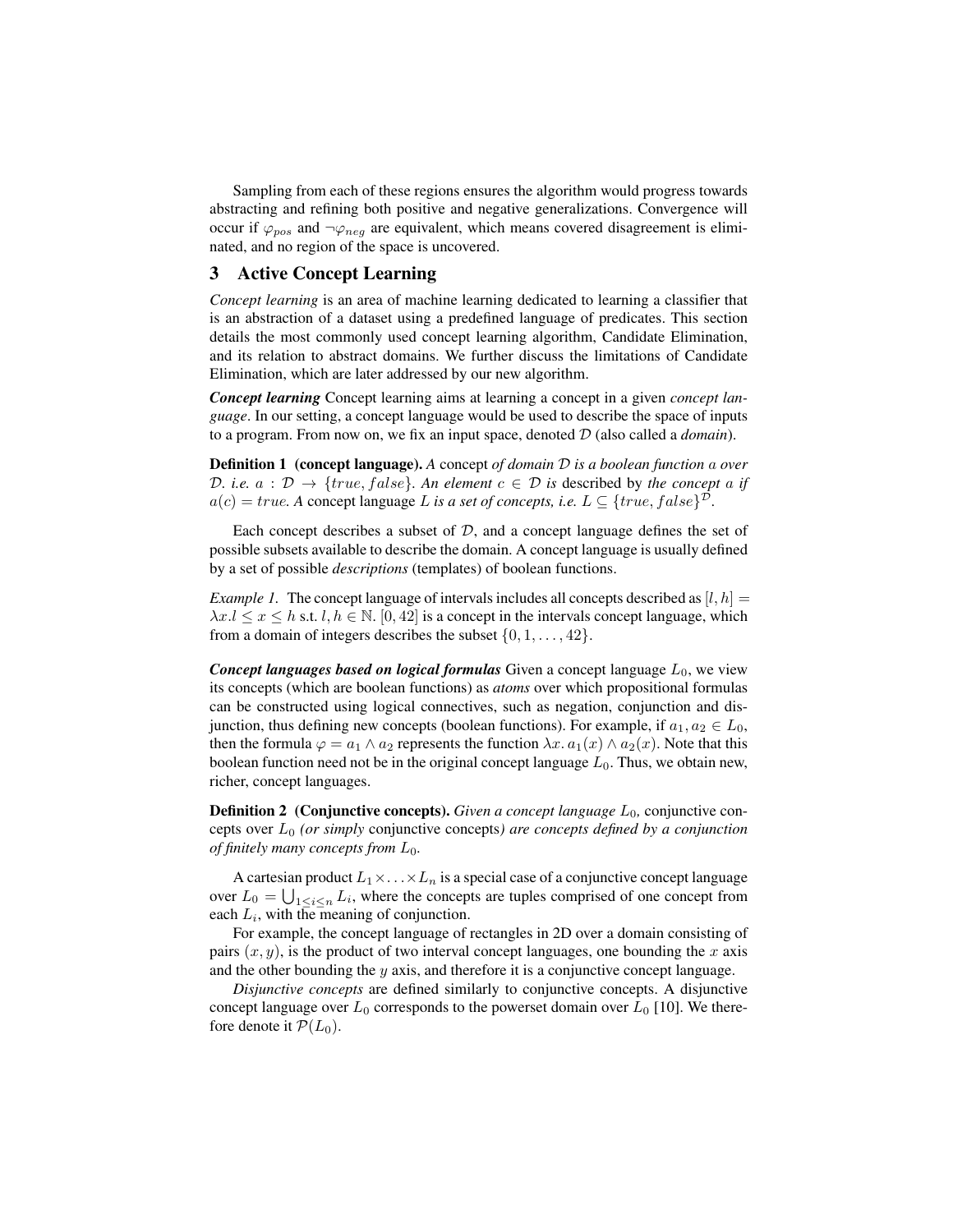*Concept lattices* Concept learning algorithms such as Candidate Elimination [25] are based on the fact that every concept language  $L$  has an inherent partial order, denoted  $\preceq$ , based on the implication relation between the individual concepts, defined in [25] as the *more specific than* relation. Formally,  $a_1 \preceq a_2$  if and only if for every  $c \in \mathcal{D}$ ,  $a_1(c) \Rightarrow a_2(c)$ . For example,  $c \in [1, 4] \Rightarrow c \in [0, 80]$  which means  $[1, 4] \preceq [0, 80]$ .

We are particularly interested in cases where this partially ordered set,  $(L, \preceq)$ , forms a lattice. We assume that all concept languages include  $\perp = \lambda x.false$  and  $\top = \lambda x. true$ , which are the least and greatest concepts w.r.t.  $\preceq$ , respectively. For instance, in the intervals lattice,  $[1, 3] \sqcup [5, 8] = [1, 8]$ , and  $[1, 3] \sqcap [5, 8] = \bot$ .

*Concepts as abstractions* We view a concept language L as an *abstract domain* for D, accompanied by a concretization function  $\gamma: L \to 2^{\mathcal{D}}$  that transforms a concept  $a \in L$ into all of its described objects, and an abstraction function  $\beta : \mathcal{D} \to L$  which transforms an element  $c \in \mathcal{D}$  to the *most specific concept representation*.<sup>3</sup> In the intervals concept language, for example,  $\beta(c) = [c, c]$  for every  $c \in \mathcal{D}$ . Note that by definition of the  $\preceq$  relation,  $a_1 \preceq a_2 \iff \gamma(a_1) \subseteq \gamma(a_2)$ .

#### 3.1 Candidate Elimination

Candidate Elimination is a machine learning algorithm aimed at learning a binary classifier from  $D$  to the categories "positive" and "negative". The input to the algorithm is a set of positive examples  $C^+ \subseteq \mathcal{D}$  and a set of negative examples  $C^- \subseteq \mathcal{D}$ . The output is a classifier, given as a concept, also called *hypothesis*, that is consistent with all the examples.

Definition 3 (consistency). *A hypothesis* h *is* consistent *with a set of positive examples*  $C^+$  and a set of negative examples  $C^-$  if and only if for every  $c \in C^+ \cup C^-$ ,  $h(c) =$  $true \iff c \in C^+$ .

The Candidate Elimination algorithm holds a lower bound and an upper bound of possible consistent hypotheses in the lattice, representing all the lattice elements inbetween. Every concept below the upper bound excludes all the concrete points the upper bound excludes, and every concept above the lower bound includes all points that the lower bound includes. The hypotheses represented by the upper and lower bound created by processing a concrete set  $C = C^+ \cup C^-$  are called the *version space* of C.

Algorithm 1 describes the full Candidate Elimination algorithm. In the code, we use a function  $label(x)$  which for  $x \in \mathcal{D}$  returns either "positive" or "negative". In the case of predefined sets of points  $C^+, C^-,$  label is a partial function defined for  $C^+ \cup C^-$  that will return positive if and only if  $x \in C^+$ . In the active learning case, it will compute the label for any point in D. In this case it will also be called a *teacher*.

The algorithm starts with a specific (lower) bound,  $S = \perp^4$  and a set of generic (upper) bounds  $G = \{\top\}$  (every element in G is a possible generic bound). Using concrete examples from the sets  $C^+$  and  $C^-$ , the algorithm advances its hypotheses

<sup>&</sup>lt;sup>3</sup> A most specific representation need not exist. For simplicity of the presentation, we consider the case where it does, and explain what adaptations are needed when it does not.

 $4$  If  $\beta$  maps a concrete point to a single concept which best represents it, it is easily shown that it suffices to maintain  $S$  as a single element. Candidate Elimination can also handle multiple representations, in which case S will be a *set* of specific bounds, similarly to G.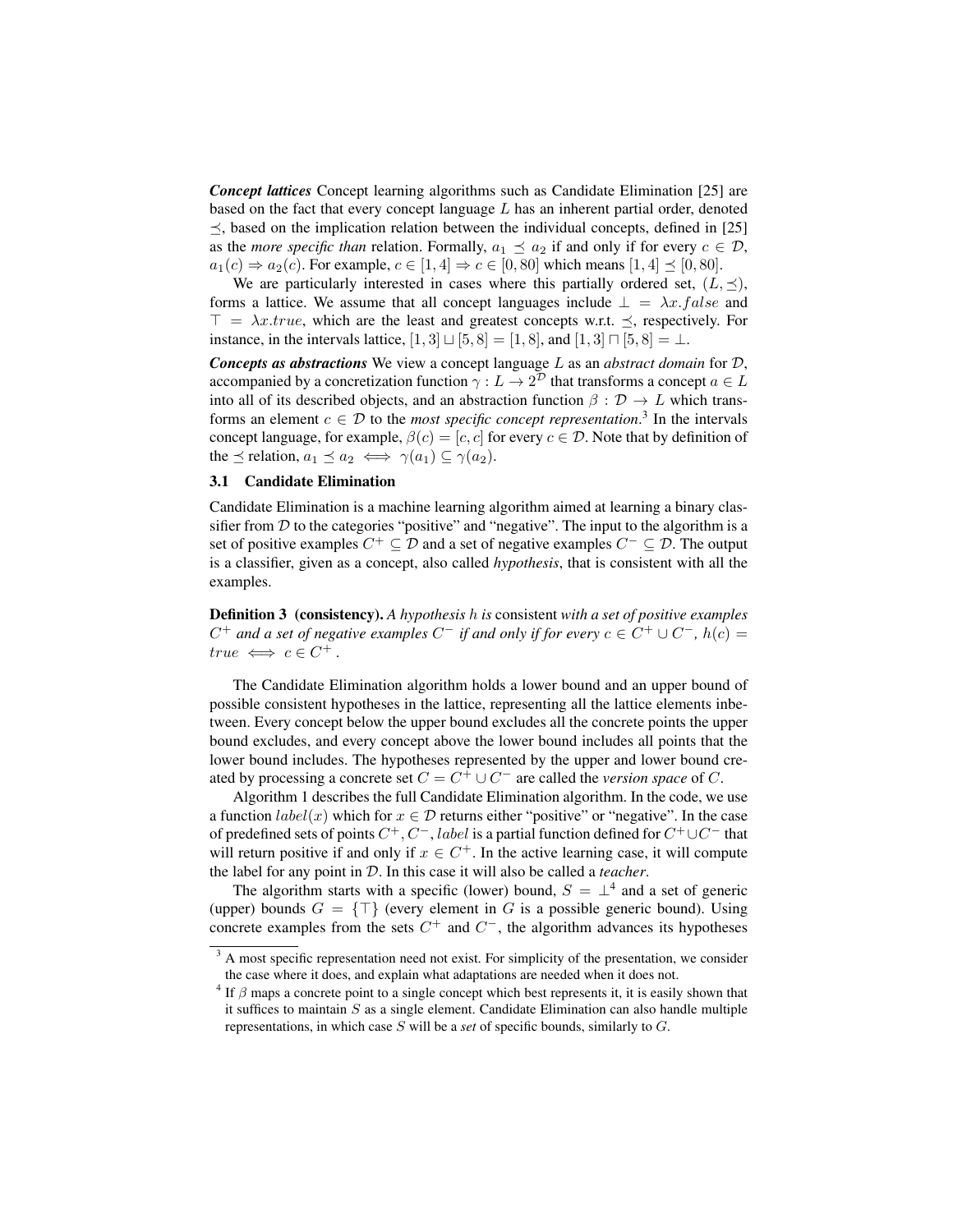Algorithm 1: The Candidate Elimination algorithm formulated in abstract domain operations

1  $S \leftarrow \perp$  $2 G \leftarrow \{\top\}$ 3 for  $c \leftarrow Samples$  do 4 **if**  $label(c)$  *is positive* **then**  $S \leftarrow S \sqcup \beta(c)$ 5 **else**  $G \leftarrow \{ g \sqcap n \mid g \in G, n \in comp^{-}(\{c\})\}$ 6  $G \leftarrow \{g \in G \mid S \sqsubseteq g\}$ 7 if  $G = \emptyset$  then return ⊥ 9 if  $S \in G$  then return  $S$ // Training examples ran out but  $S$  and  $G$  have not converged 10 return some hypothesis bound between  $S$  and  $G$ 

bounds from either direction until the lower and upper bound converge. For any positive example  $c$ , the algorithm modifies  $S$  to include  $c$ , and for every negative example  $c'$ , it modifies *all* the bounds in  $G$  to eliminate concepts that include  $c'$ . If the concept language used is a lattice, it is easy to describe the Candidate Elimination algorithm in terms of lattice operations. Modifying the bounds to include and exclude examples is done with the join and meet operations, walking through the implication lattice.

The increase of the specific bound uses the abstraction function  $\beta$ . In order to describe the lowering of the generic bound, we define the set which is the underapproximated complementation of a set, comp<sup>−</sup>.

Definition 4 (underapproximated complementation). *Given a set of concrete points*  $C \subseteq \mathcal{D}$ ,  $comp^{-}(C)$  *is the underapproximating complement of* C*. comp<sup>-</sup>*(C)  $\subseteq L$  *s.t.* 

- Complementation: ∀a ∈ comp<sup>−</sup>(C). γ(a) ∩ C = ∅*, and*
- **Maximal underapproximation:**  $\forall a \in L. \gamma(a) \cap C = \emptyset \Rightarrow \exists a' \in comp^{-}(C)$ :  $a \preceq a'$

For some abstract domains  $comp^-$  is an inexpensive operation. For example, in the interval domain its complexity is  $O(|C|)$ :  $comp^{-}(\{2, 7\}) = {(-\infty, 1], [3, 6], [8, \infty)\},$ and so on for larger sets. For other domains, however, comp<sup>−</sup> will be costly or even not computable. Section 5 discusses several domains, including a boolean predicate domain, where comp<sup>−</sup> causes Candidate Elimination to be non-feasible to compute.

*Example 2.* Using a concept language of intervals, we initialize  $S = \perp$  and  $G = \{\top\}$ and begin processing examples. The first example is  $c = 0$ , and  $label(0)$  is negative. To handle a negative point,  $comp^{-}(\lbrace c \rbrace) = \lbrace (-\infty, -1], [1, \infty) \rbrace$  is computed, then the new value of  $G = \{\top \sqcap (-\infty, -1], \top \sqcap [1, \infty)\} = \{(-\infty, -1], [1, \infty)\}\)$ . All members of  $G$  are equal or greater than  $S$  (and therefore consistent), so no filtering is required.

A second sample seen is  $c' = 2$  and  $label(2)$  is positive. To handle a positive sample, the algorithm computes  $\beta(c') = [2, 2]$  and then computes the new value of  $S = \bot \sqcup$  $[2, 2] = [2, 2]$ . We can now see that one of the members of G is no longer consistent with  $c'$ , since if it were selected it would label  $c'$  as negative, which makes it incomparable with S, so it is filtered, yielding  $G = \{ [1, \infty] \}.$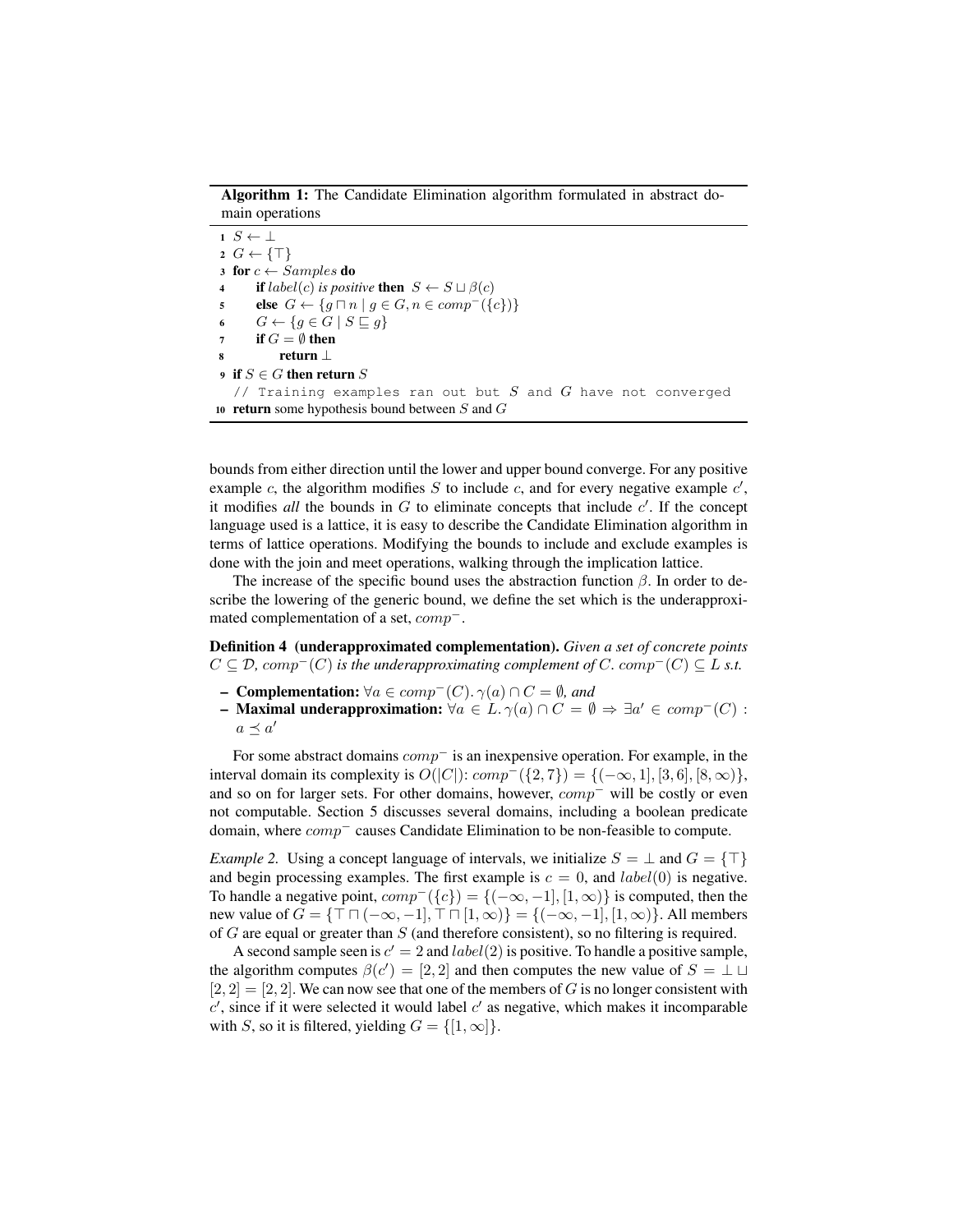Candidate Elimination is a general algorithm, which can be used both for active learning and offline learning from a given set of points. It has several active learning variations, including the CAL [8] and  $A^2$  [4] algorithms for active version space concept learning. Since in active learning the algorithm itself selects the next point that will be labeled, these algorithms address the problem of selecting an advantageous next point. For this, they define the *region of disagreement*, as the set of all the points for which some two hypotheses that are currently viable disagree:

Definition 5 (Region of disagreement). *The* region of disagreement *(sometimes*region of uncertainty*)* [8] for a version space V is  $R_V = \{c \in \mathcal{D} \mid \exists h_1, h_2 \in V : h_1(c) \neq$  $h_2(c)$ .

Selecting the next example from this region would guarantee the elimination of at least one hypothesis with every step.

The final result of candidate elimination would be one of the following: a single classifier  $S = \bigsqcup_{c \in C^+} \beta(c)$ , if S and G converge; no classifier, if S and G become inconsistent; or a (possibly infinite) range of classifiers described by the hypotheses bound between S and G, from which one or more can be selected.

#### 3.2 Unbiased Learning

The concepts supported by the Candidate Elimination algorithms are conjunctive (specifically, cartesian concepts), and the need to find the next hypothesis that will be consistent with all examples while using only conjunction is the learner's *bias*. Bias is the way it generalizes about data it has not seen. However, as the following example demonstrates, for the case of programs, conjunctive concepts are not enough:

*Example 3.* Consider the differential analysis of  $f(x)=x$  and  $g(x)=if$  (abs(x) < 1000) 0 else x using the intervals concept language. These programs differ in intervals  $[-1000, -1]$  and  $[1, 1000]$ , and are the same in  $[MinInt, -1001]$ ,  $[0, 0]$  and  $[1001, \text{MaxInt}]$ , so describing the difference (or similarity) using intervals requires disjunction. However, the (conjunctive) intervals language only allows to bound a set of points using a single interval. Thus, any concept describing all the positive points (where the programs agree) will also include negative points (where the programs disagree) and vice versa. Specifically, candidate elimination will finish as inconsistent if it sees a single negative sample amidst the positive samples.

*Unbiased learning* When disjunctions are added, more complex concepts can be described despite the limitation of the basic concept language  $L_0$  (this is equatable to the powerset lattice over  $L_0$ ). However, the added freedom that comes with disjunctions introduces a problem, which is inherent in the join operation of the powerset lattice:  $a_1 \sqcup a_2 = a_1 \vee a_2$ . If every specific example is generalized to  $\beta(c)$  and then joined to the rest, the specific lower bound will never become more abstract than  $\varphi_S = \bigvee_{c \in C^+} \beta(c)$ . Similarly, if allowing arbitrary connectives, the generic upper bound will never become more refined than  $\varphi_G = \bigwedge_{c \in C^-} \neg \beta(c)$ .

This is what Mitchell calls "the futility of the unbiased learner" [25]. Once the ability to abstract is lost, the hypotheses at the bounds of the version space will never be able to answer yes or no about examples they have never seen, and unless the entire space is sampled (if this is at all possible), they will never converge.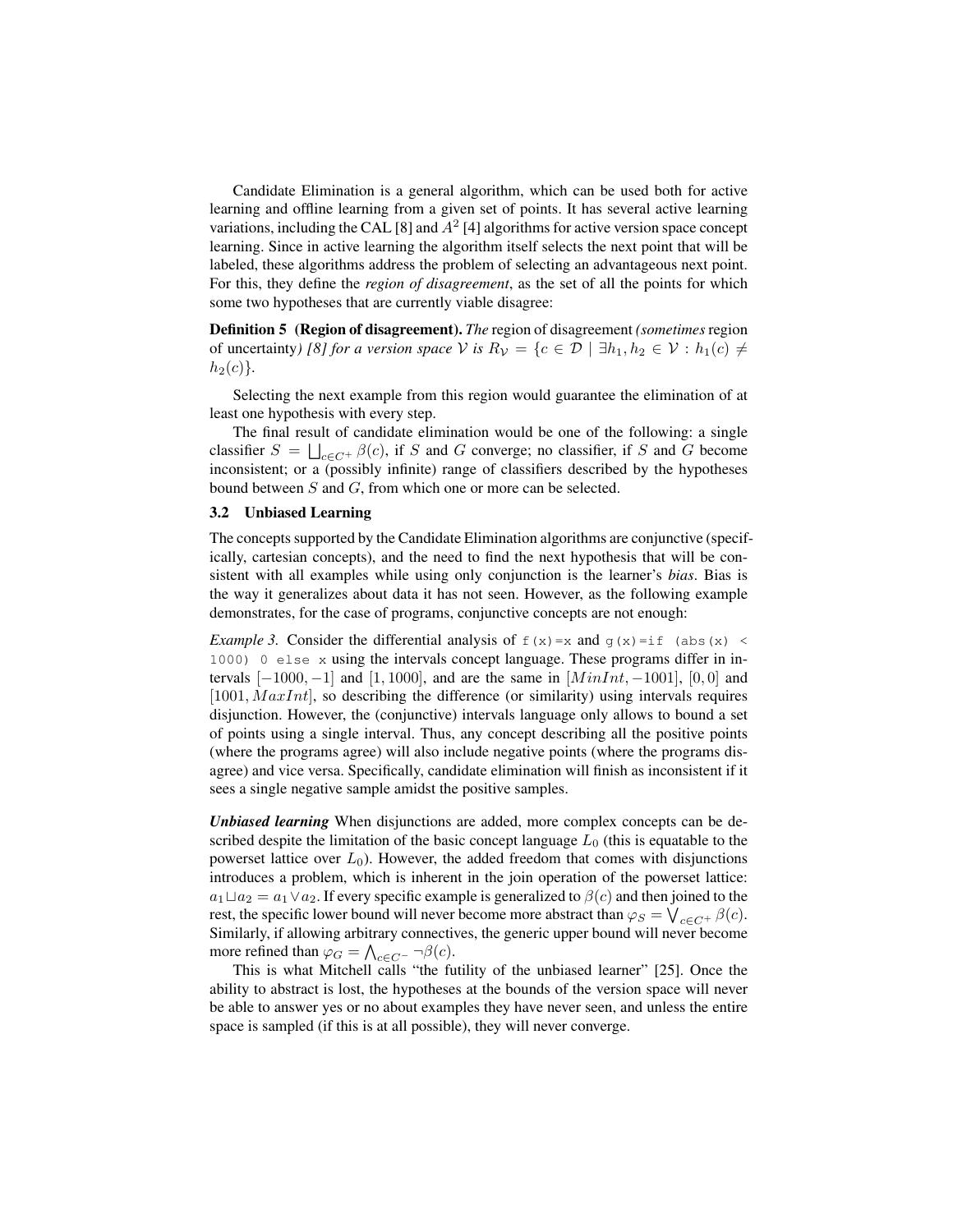#### 3.3 Unbiased learning by partitioning the space

Mitchell's original work on version spaces [26] suggests handling an inconsistency that requires disjunction by working with a pre-partitioned space and performing the candidate elimination algorithm separately in every partition. While this approach is the most efficient, it requires prior knowledge of where the disjunctions are likely to occur, and a more flexible concept language that allows for the partition. Murray's tool HYDRA [27] uses an operation equivalent to  $comp<sup>-</sup>$  to dynamically partition the domain using the negative samples, creating regions where generalization is allowed. Every division of the space may cause a recalculation of impacted abstract elements, which need to be re-generalized within the newly created regions. In addition to requiring an efficient comp−, HYDRA lacks a simple convergence condition, but rather is intended to run until either samples run out or the teacher is "satisfied" with the resulting description.

## 4 Learning Disjunctive Abstractions

In this section we describe our algorithm for learning disjunctive concepts. Just as in the Candidate Elimination algorithm, what we seek to find is a boolean function partitioning the input space into the positive and the negative sets, described using the concept language. As in Candidate Elimination, we are dependent on the assumption that this partition is expressible using the concept language. However, unlike Candidate Elimination, we consider a disjunctive concept language,  $\mathcal{P}(L)$ .

From here on, we interchangeably describe disjunctive concepts in  $\mathcal{P}(L)$  as disjunctive formulas, e.g.,  $a_1 \vee a_2$ , and as sets, e.g.  $\{a_1, a_2\}$ . Further,  $\sqcup$  always denotes the join of L, as opposed to the join of  $P(L)$ , which is simply disjunction or set union.

Our key idea is to combine the benefits of the generalization obtained by using the join of L, with the expressiveness allowed by disjunctions. We therefore define a *safe generalization* which generalizes a set of concepts (abstract elements)  $A \in \mathcal{P}(L)$  in a way that keeps them separate from a concrete set of counterexamples.

**Definition 6 (Safe generalization).** A safe generalization of a set of concepts  $A \in$  $\mathcal{P}(L)$  *w.r.t. a concrete set of counterexamples*  $C_{cex} \subseteq \mathcal{D}$  *is a set*  $SG(A, C_{cex}) \in \mathcal{P}(L)$ *which satisfies the following requirements:*

- *1.* Abstraction:  $\forall a \in A$ .  $\exists a' \in SG(A, C_{cex})$ .  $a \preceq a'$
- 2. **Separation:**  $\forall a \in SG(A, C_{cex})$ .  $\gamma(a) \cap C_{cex} = \emptyset$
- *3.* Precision:  $\forall a \in SG(A, C_{cex})$ . ∃ $A' \subseteq A$ .  $a = \bigsqcup A'$

*We say that*  $SG(A, C_{cex})$  *is* maximal *if whenever*  $a \in L$  *satisfies the separation and the precision requirements, there exists*  $a' \in SG(A, C_{cex})$  *s.t.*  $a \preceq a'$ .

Note that the separation requirement is the same as the "complementation" requirement of  $comp^-$ . Unlike the join of L which is restricted to return a concept in L,  $SG(A, C_{cex})$  returns a concept in  $\mathcal{P}(L)$ , and as such it can "refine" the result of join in case  $\Box A$  does not satisfy the separation requirement. The precision requirement is guided by the intuition that each  $a \in SG(A, C_{cex})$ , which represents a disjunct in the learned disjunctive concept, should generalize in accordance with the generalization of L and not beyond. If any of the conditions cannot be met, then  $SG(A, C_{cex})$  is undefined. However, if  $\gamma(A)$  and  $C_{cex}$  are disjoint, then  $SG(A, C_{cex})$  is always defined because it will, at worst, perform no generalization and will return A.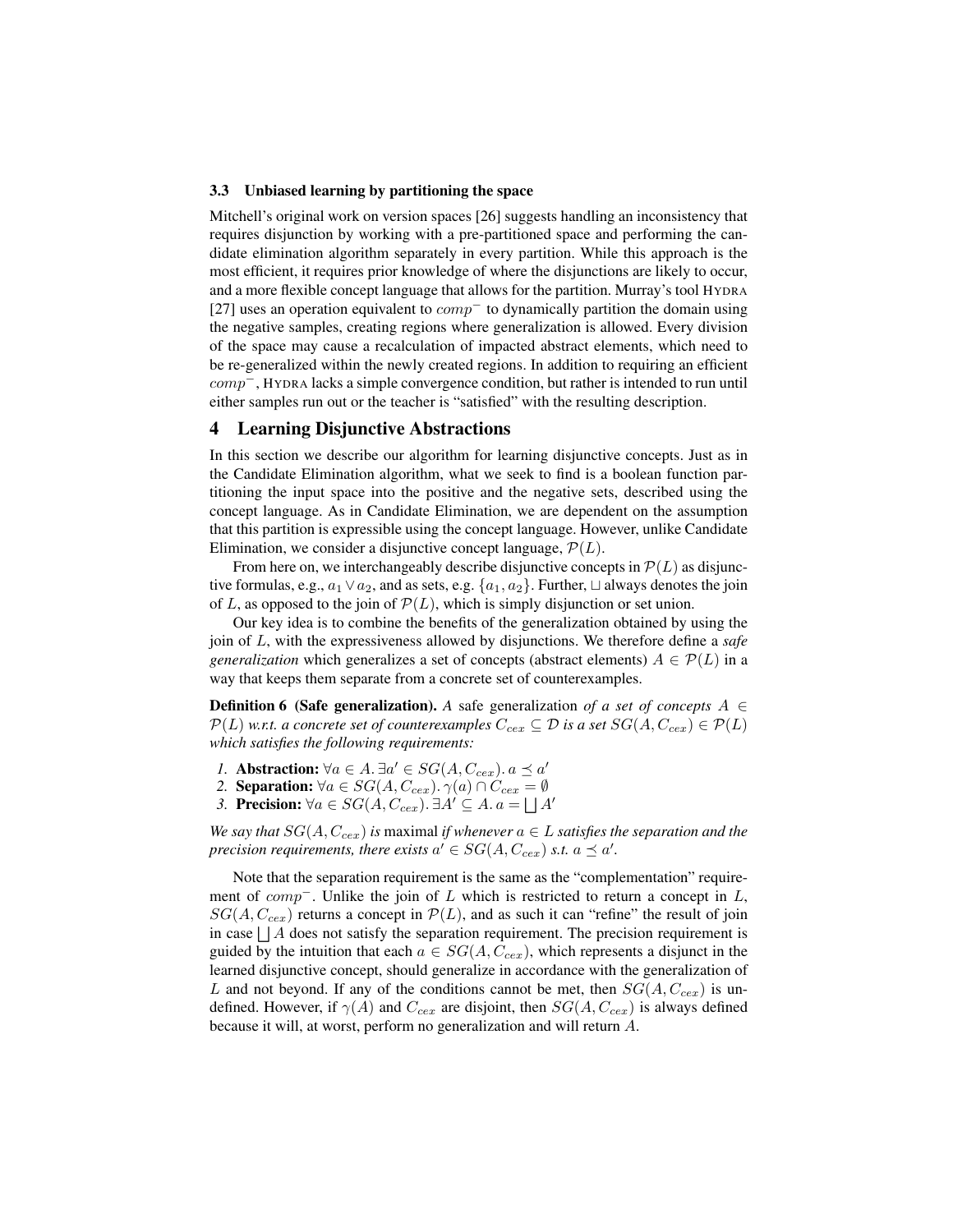Using safe generalization, we can define the "safe abstractions" of two sets  $C^+, C^-$ :  $\varphi_{pos} = SG({\beta(c) | c \in C^+}, C^-),$  which characterizes the positive examples, or  $\varphi_{neg} = SG(\{\beta(c) \mid c \in C^{-}\}, C^{+})$ , which characterizes the negative examples (provided that SG is defined for them).

*The ideal solution* If C <sup>+</sup> and C <sup>−</sup> partition the *entire* space and SG computes *maximal* safe generalization, then  $\varphi_{pos}$  and  $\varphi_{neg}$  will be the optimal solutions, in the sense of providing concepts with largest disjuncts which correctly partition  $D$ . Note that in the case that the classifier is expressible as a concept in  $L$ , the ideal solution is equivalent to the result of Candidate Elimination, which is simply  $\Box \{\beta(c) \mid c \in C^+\}.$ 

Since this definition, while optimal, is both unfeasible (for an infinite domain) and requires  $SG$ , which like  $comp<sup>-</sup>$  may be very expensive to compute, we propose instead a greedy algorithm to approximate it by directing the sampling of points in  $C^+$  and  $C^$ and by implementing SG with a heuristic approximation of maximality.

Our algorithm,  $D^3$ , is presented in Algorithm 2, and described below.

*Two levels of abstraction*  $D^3$  modifies the version space algorithms to keep four hypotheses, divided into two levels of abstraction.

In the first level of abstraction,  $\varphi_S, \varphi_{\neg G} \in \mathcal{P}(L)$  are formula representations of the minimal overapproximation of the points that have actually been seen.  $\varphi_S$  corresponds to Candidate Elimination's S, computed over  $\mathcal{P}(L)$ , for which join is simply disjunction. In an effort to simplify and only deal with disjunction and not negation, instead of G which underapproximates  $\mathcal{D} \setminus C^{\perp}$ , we use  $\varphi_{\neg G}$  that abstracts  $C^{\perp}$  directly. In the second level of abstraction,  $\varphi_{pos}, \varphi_{neg} \in \mathcal{P}(L)$  are added. These are incremental computations of the definition above, which provide safe generalizations of  $\varphi_S$  w.r.t. the current  $C^-$ , and of  $\varphi_{\neg G}$  w.r.t. the current  $C^+$ .

Technically,  $\varphi_S = \bigvee_{c \in C^+} \beta(c)$  and  $\varphi_{pos} = \bigvee \psi_i$  s.t.  $\psi_i = \beta(c_{i_1}) \sqcup \dots \sqcup \beta(c_{i_k})$ for some  $\{c_{i_1},\ldots,c_{i_k}\}\subseteq C^+$ . It can be seen that  $C^+\subseteq \gamma(\varphi_S)\subseteq \gamma(\varphi_{pos})$ . Further, both  $\varphi_S$  and  $\varphi_{pos}$  are consistent with all the examples seen (including negative ones). Dually for  $C^{-}$ ,  $\varphi_{\neg G}$  and  $\varphi_{neg}$ .

 $D<sup>3</sup>$  updates the formulas as follows. Every positive sample c that arrives is first added to  $\varphi$ <sub>S</sub>, and then if it is not already described by  $\varphi_{pos}$ ,  $\varphi_{pos}$  is updated to a safe generalization of  $\varphi_{pos} \vee \beta(c)$ . If  $\varphi_{neg}$  is inconsistent with c, then any disjunct  $\psi_i \in$  $\varphi_{neg}$  for which  $\psi_i(c) = true$  is refined by collapsing it into its original set of points, abstracting them using  $\beta$  and re-generalizing while considering the new point. Unlike Candidate Elimination,  $D^3$  is symmetrical for positive and negative samples, hence negative samples are handled dually.

 $D^3$  converges when  $\varphi_{pos}$  and  $\varphi_{neg}$  constitute a partition of D. This means that  $\varphi_{pos} \equiv \neg \varphi_{neg}$ . This requires that in terms of expressiveness, the partition can be described both positively and negatively.

*Greedily computing safe generalization* Like comp<sup>−</sup>, computing SG naively is doublyexponential. We therefore use a greedy strategy. SG first finds all the subsets of the input whose join is consistent. This is done inductively bottom-up, based on the fact that if  $a_1 \sqcup a_2$  is inconsistent with some point c, then  $a_1 \sqcup a_2 \sqcup a_3$  will be as well. This means the bottom-up construction can stop generalizing at smaller subsets. From the computed consistent generalized concepts, a coverage of the input is selected greedily using a *cardinality function*:  $\mathcal{P}(L) \to \mathbb{N}$  that assigns a value to the desirability of a sub-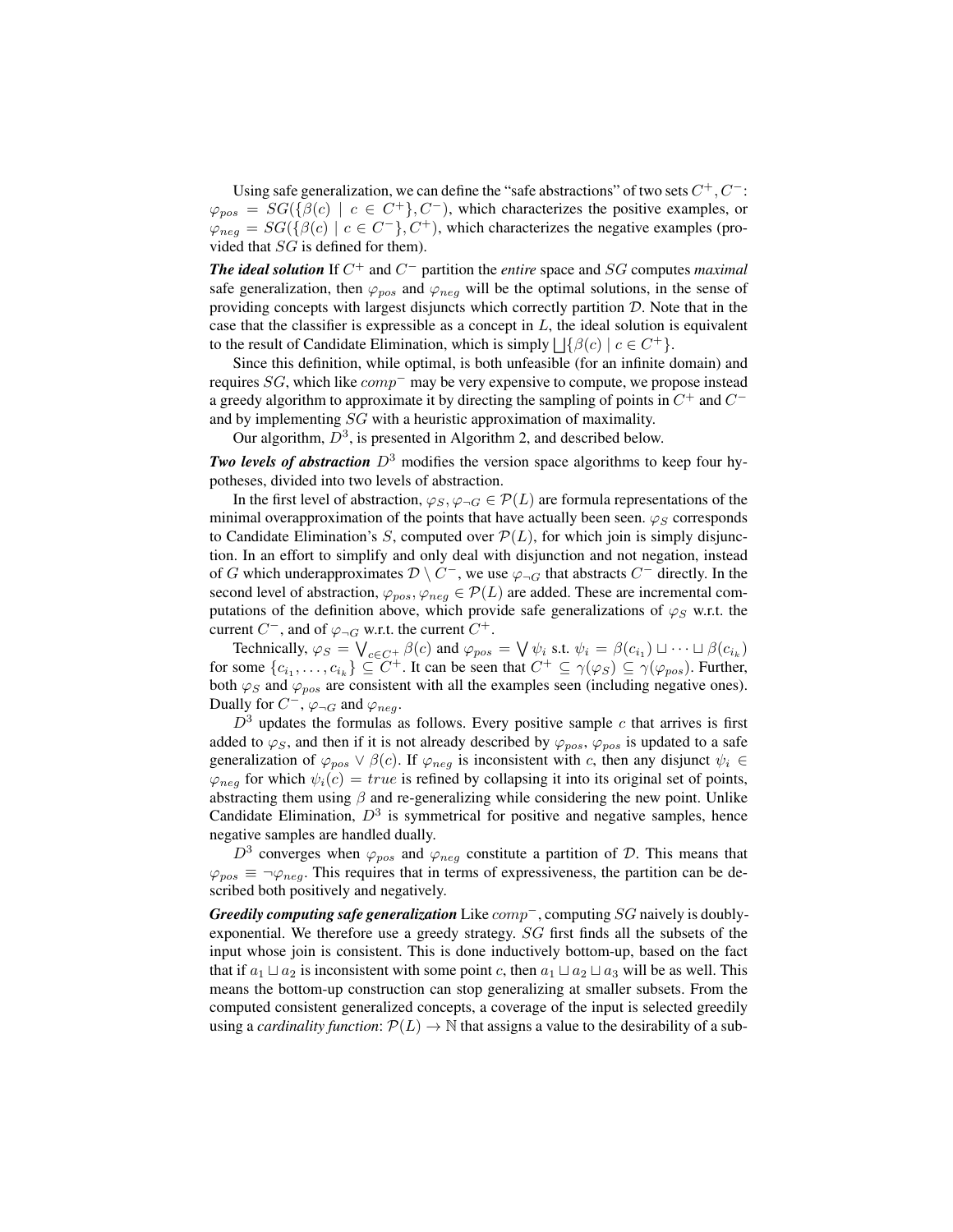**Algorithm 2:** The  $D^3$  algorithm

Input: O oracle, label teacher function 1  $\varphi_{pos} \leftarrow false; \varphi_{neg} \leftarrow false$  $2 \varphi_S \leftarrow false; \varphi_{\neg G} \leftarrow false$  $3 \, C^+ \leftarrow \emptyset; C^- \leftarrow \emptyset$ 4 while  $((\varphi_{pos} \vee \varphi_{neg} \not\equiv true) \vee (\varphi_{pos} \wedge \varphi_{neg} \not\equiv false)) \wedge \neg timeout$  do // Check for consistency 5  $c_{pos} \leftarrow O \mid_{\varphi_S}; c_{neg} \leftarrow O \mid_{\varphi_{\neg G}}$ 6 **if**  $label(c_{neg})$  *is positive*  $\vee$   $label(c_{pos})$  *is negative* **then** <sup>7</sup> return *no classifier* // Sample every region of disagreement 8  $c_1 \in O$   $\vert \neg \varphi_{pos} \land \neg \varphi_{neg}$ 9  $c_2 \in O$   $|_{\varphi_{pos} \wedge \varphi_{neg}}$ 10  $c_3 \in O$   $|_{\varphi_{pos} \wedge \neg \varphi_S}$ 11  $c_4 \in O \mid_{\varphi_{neq} \wedge \neg \varphi_{\neg G}}$ 12  $C = \{c_1, c_2, c_3, c_4\}$ 13 for  $c \leftarrow C$  do <sup>14</sup> if label(c) *is positive* then 15  $\varphi_S \leftarrow \varphi_S \vee \beta(c)$ 16 if  $\neg \varphi_{pos}(c)$  then  $\varphi_{pos} \leftarrow \text{SG}(\varphi_{pos} \vee \beta(c), C^{-})$ ; 17 if  $\varphi_{neg}(c)$  then  $\varphi_{neg} \leftarrow \text{refine}(\varphi_{neg}, c, C^-, C^+);$ 18  $C^+ \leftarrow C^+ \cup \{c\}$ <sup>19</sup> else // Symmetrical 20  $\varphi \lnot G \leftarrow \varphi \lnot G \lor \beta(c)$ 21 **if**  $\neg \varphi_{neg}(c)$  then  $\varphi_{neg} \leftarrow \text{SG}(\varphi_{neg} \vee \beta(c), C^+);$ 22 if  $\varphi_{pos}(c)$  then  $\varphi_{pos} \leftarrow \text{refine}(\varphi_{pos}, c, C^+, C^-);$ 23  $C^- \leftarrow C^- \cup \{c\}$ 24 return  $\varphi_{pos}, \varphi_{neg}$ 

**Function** SG( $\varphi = \psi_1 \vee \cdots \vee \psi_k, C_{cex}$ )

```
1 consistent \leftarrow \{\{\psi_j\} \mapsto \psi_j \mid 1 \leq j \leq k\} // \text{lvl} = 12 for lvl \leftarrow 2 \ldots k do
3 prevLvl \leftarrow \{S \mid S \in \mathcal{P}(\{\psi_1,\ldots,\psi_k\}), |S| = lvl - 1, S \in dom(consistent)\}4 pairs \leftarrow \{(S, S') \mid S, S' \in prevLvl, |S \cup S'| = lvl\}5 for (S, S') \leftarrow pairs do
             // Can be optimized to not check the same S \cup S' twice
 6 if S \cup S' \notin dom(consistent) then
 a \leftarrow consistent[S] \sqcup consistent[S']8 if \gamma(a) \cap C_{cex} = \emptyset then
 9 consistent ← consistent \cup \{S \cup S' \mapsto a\}10 seen \leftarrow \emptyset; res \leftarrow \emptyset11 while seen \neq {\psi_1, \ldots, \psi_k} do
12 joint ← \arg \max_x \{cardinality(x) \mid x \in dom(consistent), x \cap seen = \emptyset \}13 seen ← seen ∪ joint
14 res \leftarrow res \cup consistent[joint]15 return \sqrt{res}
```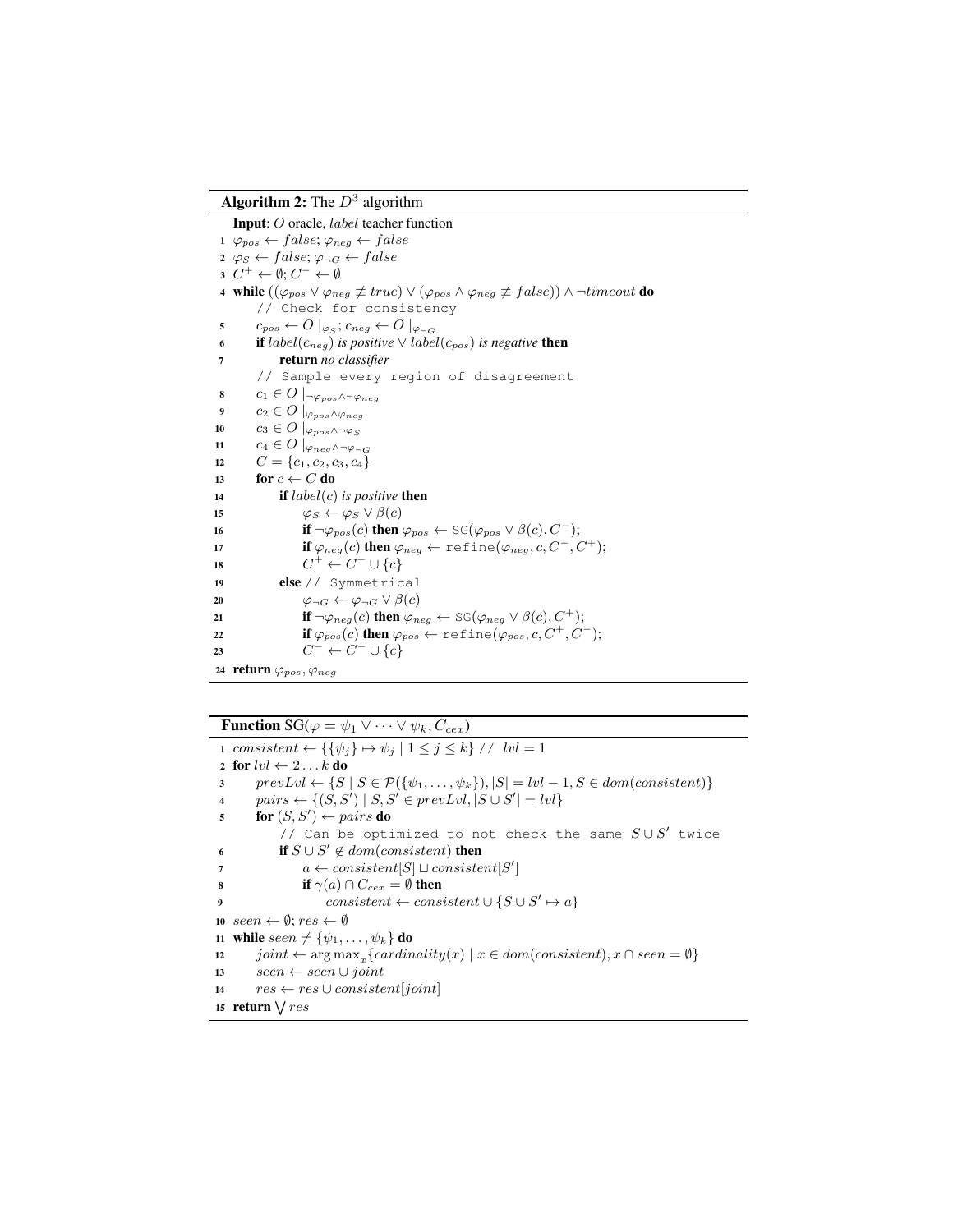**Function** refine( $\varphi = \psi_1 \vee \cdots \vee \psi_k$ , c,  $C_{abstracted}$ ,  $C_{cex}$ )

1 contradicting  $\leftarrow \{\psi_i \mid \psi_i(c), 1 \leq i \leq k\}$ 2 consistent  $\leftarrow \{\psi_i \mid 1 \leq i \leq k\} \setminus contradicting$ 3 for  $\psi \leftarrow contradicting$  do 4 concrete  $\leftarrow \{c' \in C_{abstracted} \mid \psi(c')\}$  ${\sf s}$  generalized  $\leftarrow$  SG( $\bigvee {\{\beta(c') \mid c' \in concrete\}}$ ,  $C_{cex}$ ) consistent ← SG(consistent  $\cup$  { $\theta_i$  | generalized =  $\theta_1 \vee \cdots \vee \theta_i$ },  $C_{cex}$ ) 7 return  $\bigvee consistent$ 

set of  $L$  to the coverage. A default cardinality function returns the number of concepts in the subset, preferring a generalized element created from the largest subset, but some domains allow for a better one. This greedy selection no longer ensures maximality.

If the domain is assured to be one for which  $comp^-$  is efficient to compute, HY-DRA's technique (Section 3.3) can be used to partition the space so that re-joining after a contradiction has been refined around is linear. While this is not always possible, the greedy computation of  $SG$  is improved to an exponential operation. Care is taken to always perform it on the fewest possible elements. With the exception of backtracking (calls to refine that do collapse a disjunct), calls to  $SG$  will encounter a set of elements most of which cannot be joined to each other, and the computation will never try computing any larger joins containing them.

*Example 4.* In sampling inputs for  $f(x)$  and  $g(x)$  from Example 3, using intervals as our concept language, consider the case where the algorithm has already seen the concrete points:  $\{0, 1002, -837\}$  which means it has learned  $\varphi_S = [0, 0] \vee [1002, 1002]$ and  $\varphi_{\neg G} = [-837, -837]$ . (Recall that positive points correspond to program similarity and negative points correspond to a difference.) It has also generalized  $\varphi_{pos} = [0, 1002]$ , as right now it is a valid hypothesis that is not in contradiction with any data, and since there is nothing to abstract,  $\varphi_{neg} = [-837, -837]$ .

When the algorithm sees a new concrete point 478, for which  $f(478) \neq g(478)$ , it expands  $\varphi_{\neg G}$  to include the point. It also adds a second clause so  $\varphi_{neg} = [-837, -837] \vee$ [478, 478]. It then tries to generalize this using the intervals lattice, where [−837, −837]  $[478, 478] = [-837, 478]$  but this new classifier is consistent with the fact that  $f(0) =$  $g(0)$  and  $0 \in [-837, 478]$ . This means these two points cannot be abstracted together. Likewise,  $\varphi_{pos}$  is tested, and since 478  $\in [0, 1002]$  it has become inconsistent, so it is refined into  $[0, 0] \vee [1002, 1002]$ .

We examine another point, 10004, where  $f(10004) = g(10004)$ , which is added to  $\varphi_S$  and then to  $\varphi_{pos}$ .  $\varphi_{pos}$  is now comprised of [0,0] $\vee$ [1002, 1002] $\vee$ [10004, 10004]. While  $[0, 1002]$  and  $[0, 10004]$  are inconsistent with what we know about 478,  $[1002, 10004]$  is consistent, so we abstract  $\varphi_{pos} = [0, 0] \vee [1002, 10004]$ .

It should be noted that while  $\varphi_S$  and  $\varphi_{\neg G}$  advance in one direction,  $\varphi_{pos}$  and  $\varphi_{neg}$ travel up and down the lattice in order to stay consistent.

*Regions of disagreement* As shown in Section 2, the four formulas maintained by  $D^3$ partition the region of disagreement (Definition 5) into four separate regions, which can be seen in Fig. 2. The *uncovered* and *covered disagreement* regions represent a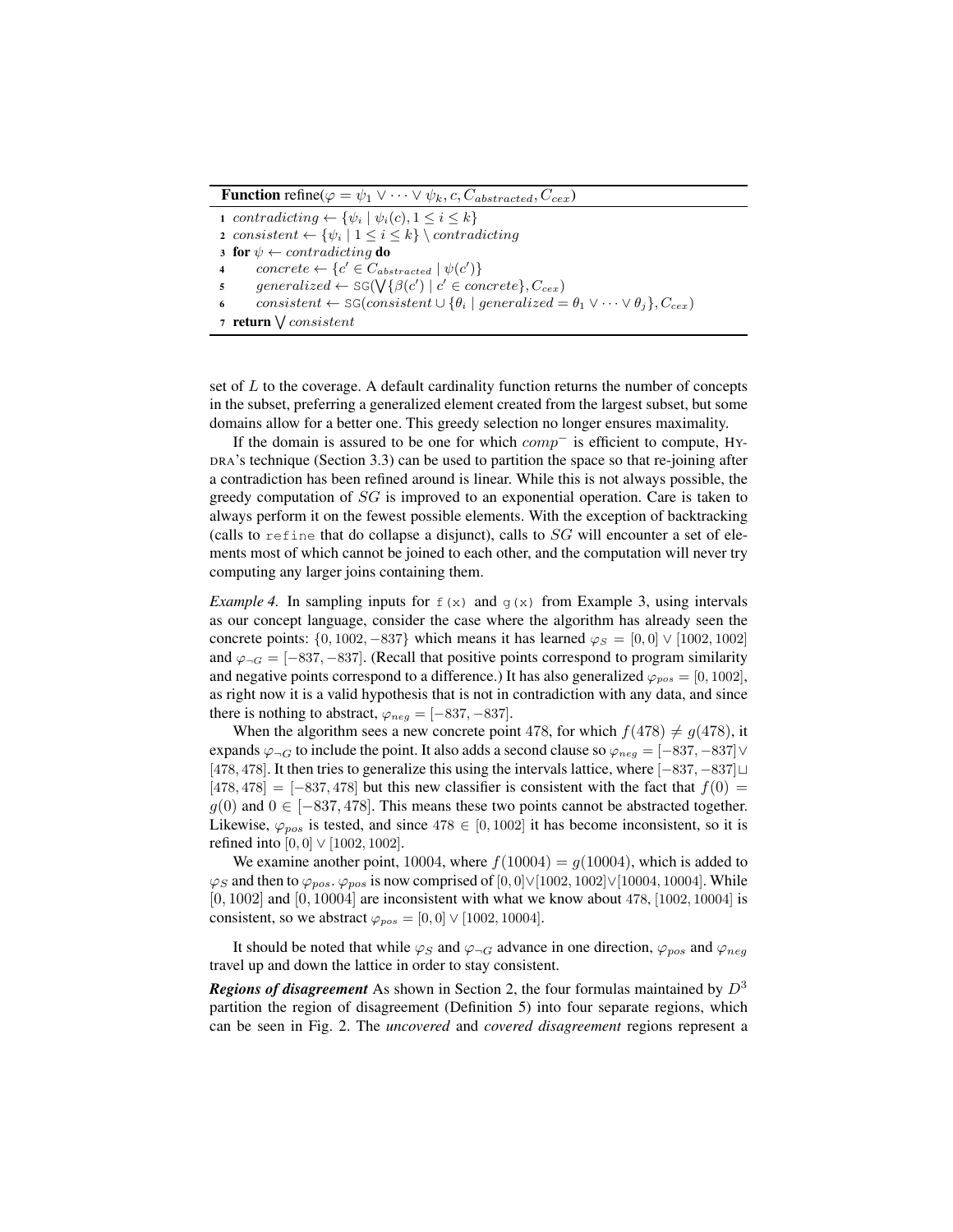classification disagreement between the two abstractions, and the *positive* and *negative abstracted disagreement* are a classification disagreement between the bounds and the abstractions. Since all four formulas are consistent with all previously processed points, these will all be unsampled regions of the space.

Sampling the uncovered or covered disagreement regions is guaranteed to advance the algorithm by either abstracting or refining at least one of the formulas. By sampling the region with an *oracle*, advantageous points can be selected. In the case of sampling  $\varphi_{pos} \wedge \neg \varphi_S$  or  $\varphi_{neg} \wedge \neg \varphi_{\neg G}$  (note that these formulas are not concepts in  $\mathcal{P}(L)$ , they are just used as an interface to the oracle), it is possible that while the sampled point will be added to  $\varphi_S$  or  $\varphi_{\neg G}$ , it will make no change in the generalized formulas, and in essence not advance the algorithm toward convergence.

**Timeout and consistency checks** Like Candidate Elimination, if  $D<sup>3</sup>$  recognizes that the concept language is not descriptive enough to allow it to converge, it returns "no classifier". This will happen if the abstraction inherent in  $\beta$  causes inconsistency. To test for this, the algorithm samples specifically for unseen points in  $\varphi_S$  and  $\varphi_{\neg G}$  and if they indicate inconsistency, returns "no classifier". If  $\beta$  is precise enough, there will be no such unseen points, and this test will require no action.

Another option is that convergence is unattainable, either because the partition of the space cannot be described by  $P(L)$  from neither the positive nor the negative direction, which will cause a loop of  $\varphi_{pos}$  and  $\varphi_{neg}$  continuously generalizing to intersect each other and refining to create uncovered space, or because the domain is infinite and not advantageously sampled by the oracle. A timeout is introduced to stop the process. Our experiments have shown a timeout of 2000 iterations to be sufficient. In case of timeout,  $\varphi_{pos}$  and  $\varphi_{neg}$  can still be returned (as both are consistent with the seen points).

## 4.1  $D^3$  on a fixed example set

If a fixed set of examples C is given to  $D^3$  along with a *label* function defined only over  $C$ , which means there is no teacher to query about new samples, the convergence condition no longer applies.  $D<sup>3</sup>$  will run until samples are exhausted, and the role of the oracle will no longer be to provide a new sample, but rather to order the samples so that the algorithm will have to do as little backtracking as possible, and will be more efficient than simply computing SG.

For example, for the intervals domain, the oracle would return the samples in ascending order, which would ensure no counterexample dividing an interval disjunct would ever be provided.

## 5 Prototype Implementation and Evaluation

We have implemented the  $D^3$  algorithm in Scala for several domains, along with several input sampling strategies (oracles). In this section we first describe the sampling strategies and concept languages implemented in our differential analysis experiments. We then describe our experimental results over a small but challenging set of programs.

## 5.1 Input Sampling Strategy

An ideal oracle would offer points that would lead  $D<sup>3</sup>$  to finding every disjunct in the desired  $\varphi_{pos}$  and  $\varphi_{neg}$ , and that would lead to convergence. It would also order the samples so that the number of refinements would always be minimal, and the algorithm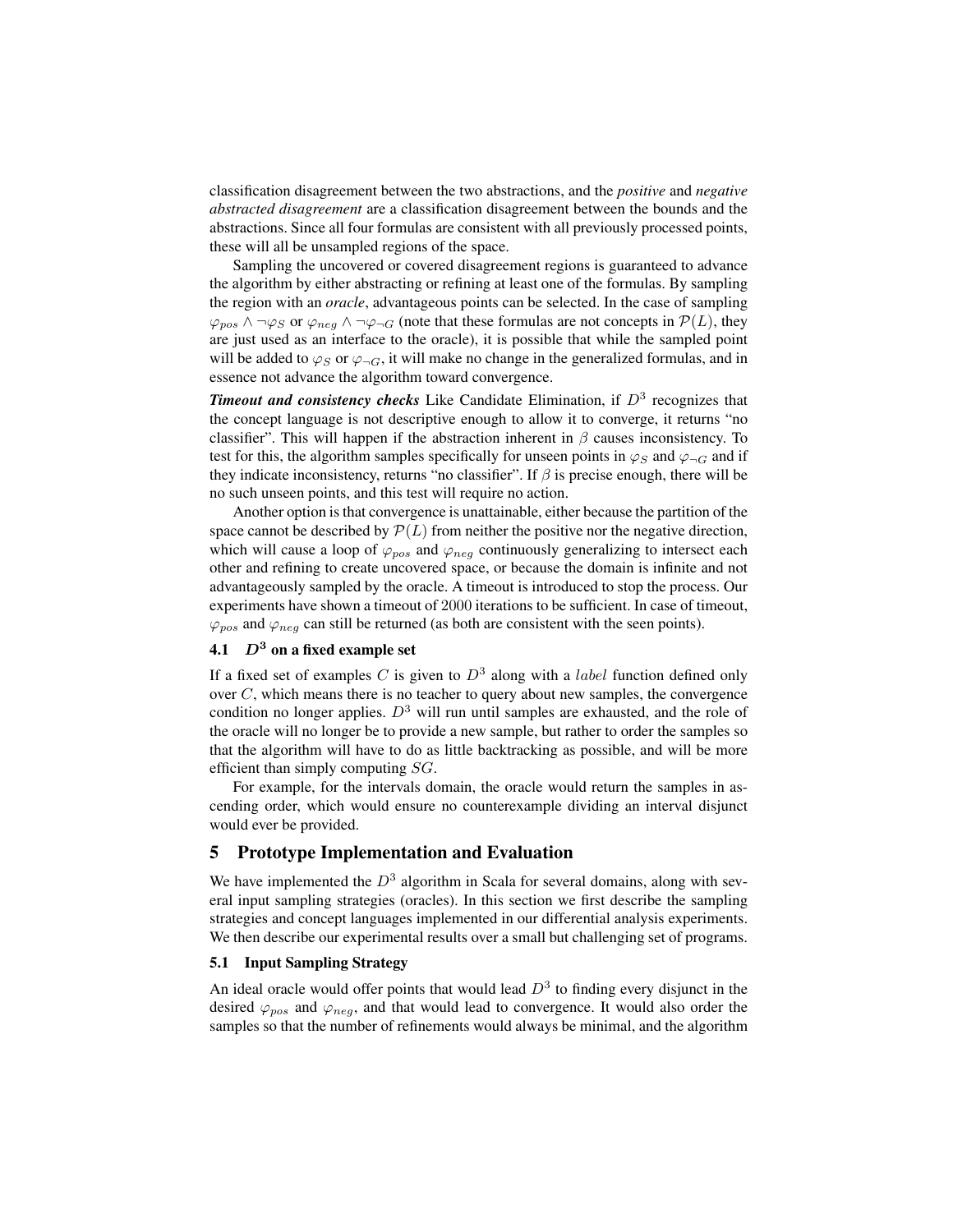would converge on a precise result using the fewest operations (However, note that the result of  $D^3$  is not sensitive to order of the sampled points).

Coming up with an ideal oracle is in general undecidable. Instead, one may choose between different heuristics for discovering interesting input values.

Naively, a requested region is sampled uniformly. However, this often misses singularity points (e.g., due to testing  $if(x := 0)$ ). A slightly better approach is to use biased sampling with tools such as ScalaCheck [1] that favor "problematic values" such as 0, -1, or Int.MaxValue. Other techniques, typically used to increase test coverage (e.g., concolic testing [33], whitebox fuzzing [16]), can be applied here as well.

Another practical solution is to use a *grey-box* approach. For instance, searching the code for constants and operations, and generating from them a list of special values that should be returned to the algorithm when they match one of the sampled regions. We have implemented a constants-only oracle which has proved sufficient for all implemented numerical domains.

#### 5.2 Intervals and Intervals with Congruence

*Intervals* We use a standard intervals lattice [9] with  $|\gamma([l, h])|$  as a cardinality measure for an interval  $[l, h]$ . This measure is easily computed and directs the greedy choice towards the largest intervals.

 $D<sup>3</sup>$  with the intervals domain has the property that if some point from a positive or negative region is seen, the algorithm will not converge until the entire region is discovered. This is because  $\bigcup (\{\beta(c) \mid c \in C\}) = [l, h]$  only if  $l, h \in C$ , and since in order for  $D^3$  to converge, the space needs to be covered (i.e.  $l-1$  and  $h+1$  are, themselves, described by  $\varphi_{pos}$  or  $\varphi_{neg}$ ), both sides of every boundary between  $\varphi_{pos}$ and  $\varphi_{\text{neq}}$  are sampled. This means that the grey-box oracle would be adequate because relevant points are likely to be present as constants in the code.

While intervals are useful for some examples (see Tab. 1), they cannot handle examples such as that in Fig. 1. Running  $D^3$  with intervals on Fig. 1 and assuming a finite domain of 32-bit integers will only converge by sampling the whole domain. While a full description of similarity ( $\{[x, x] | x \mod 10 = 0 \land -2147483648 \le x \le 2147483647\}$ for a 32-bit integer) exists, it consists of 400 million separate disjuncts. And since these disjuncts contain one concrete element each, they are also likely to never be discovered and instead be overapproximated by the description of difference. What the interval concept language lacks is the ability to abstract these into one description.

*Intervals with congruence* We consider a richer domain of intervals with congruences for several divisors. Instead of using the full congruence abstract domain [17], we use its collapsed versions to the divisors 2 through 10 that allow the information on several different congruences to be preserved simultaneously. This allows us to learn the similarity (x  $\leq$  2147483640 ∧ x ≥ −2147483640 ∧ x mod 2 = 0 ∧ x mod 5 = 0 ∧ x mod 10 = 0)  $\vee$  ( $x \le 9 \wedge x \ge -9$ ) for the example of Fig. 1.

Like intervals, the cardinality measure for intervals with congruence counts the number of elements in the interval, accounting for all congruences that are not  $\top$ . Using the grey-box oracle, the Sum of digits example converges with the expected difference of  $\bigvee_{i \in 1...9} (x \leq -1 \land x \mod 10 = i) \lor (x \geq 11 \land x \mod 10 = i).$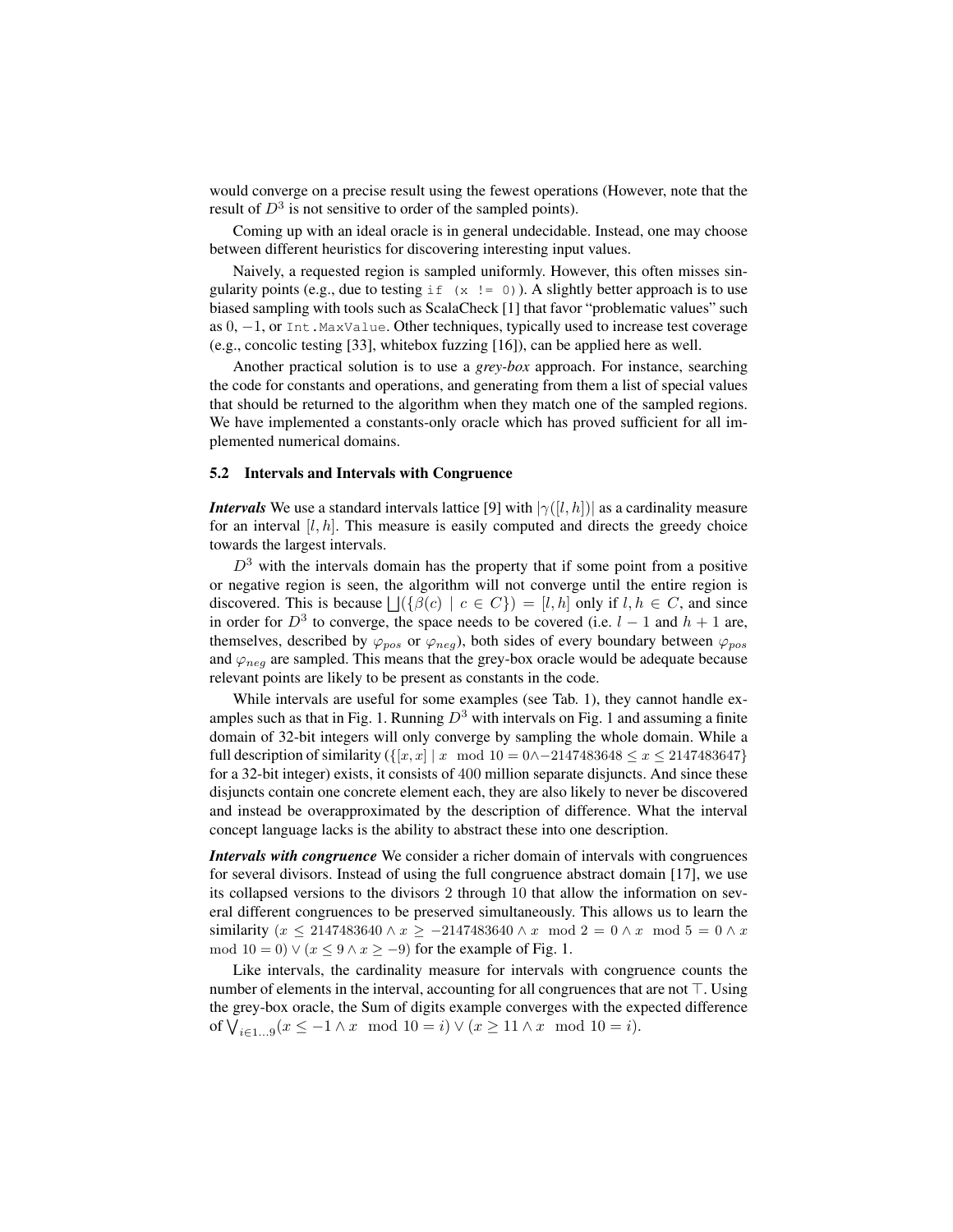*Larger arities* Both the intervals and intervals with congruence domains can be applied to functions of different arities by using the product domain for as many arguments to the function as necessary. We have implemented the domain  $Intervals \times Intervals$ for functions that take two int parameters.

Using the same grey-box oracle lifted to the product domain for two parameters, and the area of the box as the cardinality function, we tested  $D<sup>3</sup>$  on several samples including the Quadrant test, in which the exercise is to take a point in the geometric plane  $(x, y)$  and return the quadrant it is in. One implementation defines Quadrant I as  $x > 0, y > 0$  and the other as  $x \ge 0, y \ge 0$ , and the same for Quadrant II and IV.

This yields the difference of  $x = 0 \lor y = 0$ , and similarity of  $(x \ge 1 \land y \ge 1) \lor (x \ge 1)$  $1 \wedge y \leq -1$ )  $\vee (x \leq -1 \wedge y \geq 1)$   $\vee (x \leq -1 \wedge y \leq -1)$ .

#### 5.3 Quantified boolean predicates over arrays

In the domain of quantified boolean predicates over arrays, comp<sup>−</sup> causes the number of upper bounds to grow exponentially, which means Candidate Elimination is non feasible to compute, even for simple conjunctive descriptions.  $D<sup>3</sup>$  finds these descriptions, as well as disjunctive ones.

*Creating predicates* Since we have no property or assertions from which to draw predicates, we use a template-based abstraction, as in [21, 36, 34]. For simplicity, we use a fixed set of predicate templates filtered by correctness on the concrete array, similar to those used by the Houdini [14] and Daikon [12] annotation assistants.

*The* β *function* In our implementation  $\beta(c)$  is a conjunction of all the facts the templates discover about it. For very small arrays we can allow a precise beta function that generates specific predicates for  $arr(0)$ ,  $arr(1)$ , ... . For larger arrays we keep more compact facts such as:  $\forall i. (arr(i) \leq arrMax \land arr(i) \geq arrMin)$  for the maximum and minimum values in the array. This is not a precise  $\beta$ , which illustrates the importance of the consistency check in Section 4.

*Oracle* The grey-box oracle approach, which works for most integer functions, is insufficient for arrays - the simple syntactic analysis of the code is insufficient for inferring meaningful examples. To demonstrate the  $D<sup>3</sup>$  algorithm, we provide our experiments with a manual "oracle procedure" specific to the test.

The Find2 test finds the occurrence of 2 in an array without using array functions. The spec implementation provided is simply  $arr$ . indexOf(2), and the tested implementation makes an off-by-one error failing to test  $\text{arr}(0)$ .  $D^3$  learns the difference  $arr(0) > 2 \wedge arr(0) < 2.$ 

#### 5.4 Experimental Evaluation

Tab. 1 compares each of the tests to the capabilities of a conjunctive method such as joining all the samples of a large set of positive examples or running an active version of Candidate Elimination. The columns for "conjunctive (difference)" and "conjunctive (similarity)" signify whether the analysis would succeed if performed when treating the different points or the similar points as  $C^+$ .

Tests Example 3, Sum of Digits, Quadrant and Find2 have been discussed in detail previously. Square tests the difference between two implementations of squaring a number, one which casts to Long, and another that does not, thus causing an integer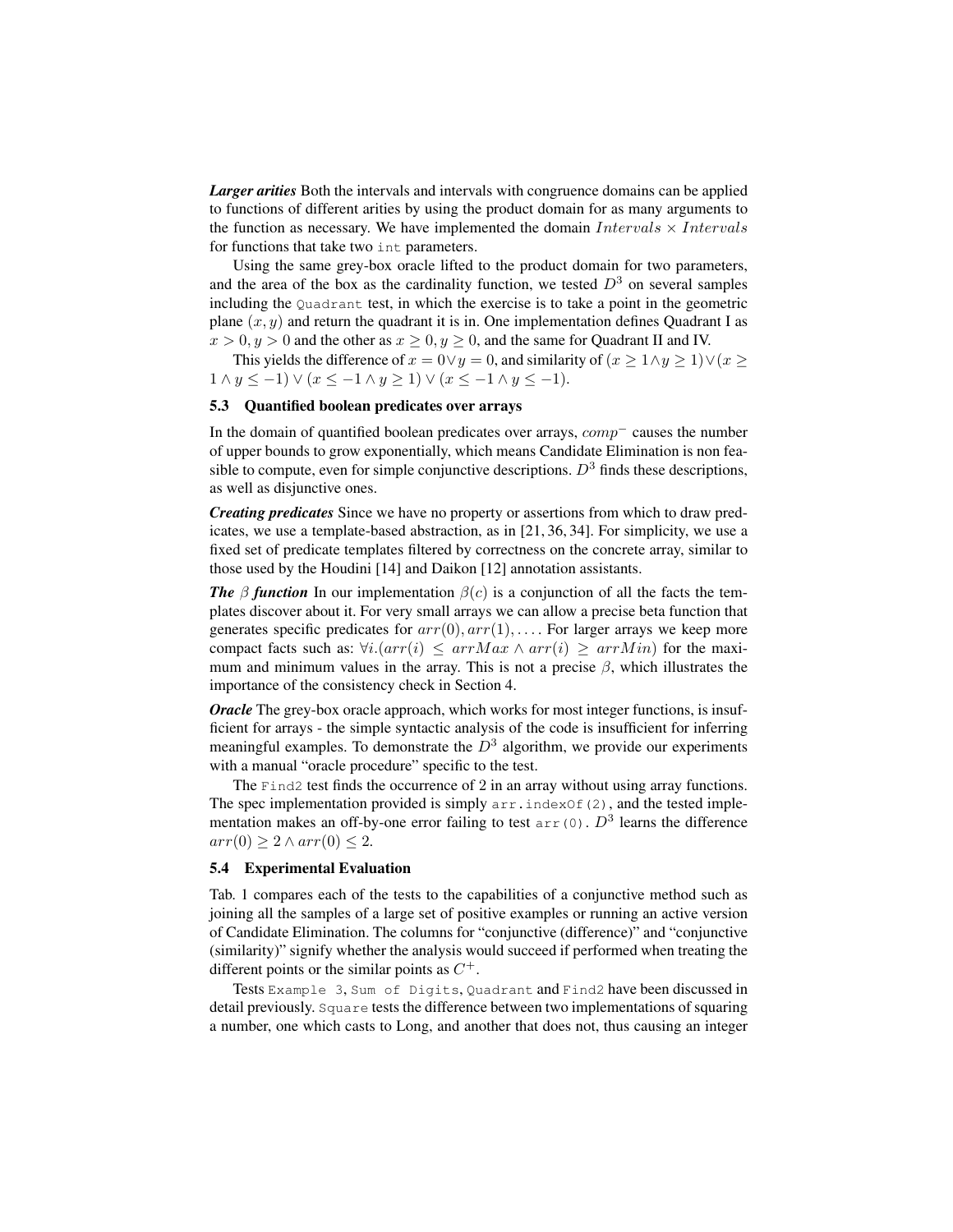|                          | test name       | conjunctive conjunctive<br>(difference) (similarity) |  |
|--------------------------|-----------------|------------------------------------------------------|--|
|                          | Example 3       |                                                      |  |
| <b>Intervals</b>         | Square          |                                                      |  |
|                          | StringAtIndex   |                                                      |  |
| <b>Intervals</b>         | <b>IsOdd</b>    |                                                      |  |
| with congruence          | Sum of Digits   |                                                      |  |
|                          | SolveLinEq      |                                                      |  |
| <b>Boxes</b>             | <b>Ouadrant</b> |                                                      |  |
| Boolean predicates Find2 |                 |                                                      |  |
| over arrays              | ArrayAverage    |                                                      |  |
|                          | ArrayMaximum    |                                                      |  |

Table 1: Comparing the  $D^3$  algorithm to the capabilities of conjunctive algorithms

overflow, creating a difference in any number that is large enough or small enough so that its square does not fit into an Integer. StringAtIndex returns the character at the given index of a string, or null if the index is outside the bounds of the string, where one implementation has an off-by-one error, causing the 0th place in the string to be returned as null and an exception to be thrown at one past the end. IsOdd tests a parameter for oddness, where one implementation incorrectly tests negative numbers. SolveLinEq returns the solution to a linear equation  $ax^2 + b = 0$  where a, b are the arguments of the functions. One implementation is undefined where  $a = 0$  and the other only when both  $\alpha$  and  $\beta$  are zero. ArrayAverage averages the values in an array, where one implementation is undefined (division by zero error) when the array is empty and the other returns zero. ArrayMaximum searches for the maximum value in an array, where one implementation has incorrect initialization of the maximum to 0 rather than the first element, thereby returning an incorrect result when  $\forall i : arr(i) < 0$ .

As Tab. 1 shows, while some cases can be solved by attempting a conjunctive technique from both directions separately and taking one if its result has not become inconsistent, this will not work for others. In addition, in domains like predicates on arrays where  $comp^-$  is not available, the lowering of the upper bound is not available, so only more primitive techniques such as generating a large number of samples with no guidance and attempting their join remain.

## 6 Related Work

*Disjunctive abstraction* Since the original work introducing the powerset construction for adding disjunction to a domain [10], there have been attempts to create a more practical abstraction that allows for disjunction but also for the abstraction that is limited by the powerset domain's join operation, as discussed in Section 3.2. The easiest limitation which introduces bias is limiting the number of allowed disjuncts [23, 30, 6]. While this forces an abstraction once the number of disjoint elements is reached, it may still be forced to cover a negative example because the number of elements allowed is insufficient. Another is the *finite powerset domain* [2, 3] which keeps only the finite sets in the powerset. However, this still retains the problem of the non-abstracting join.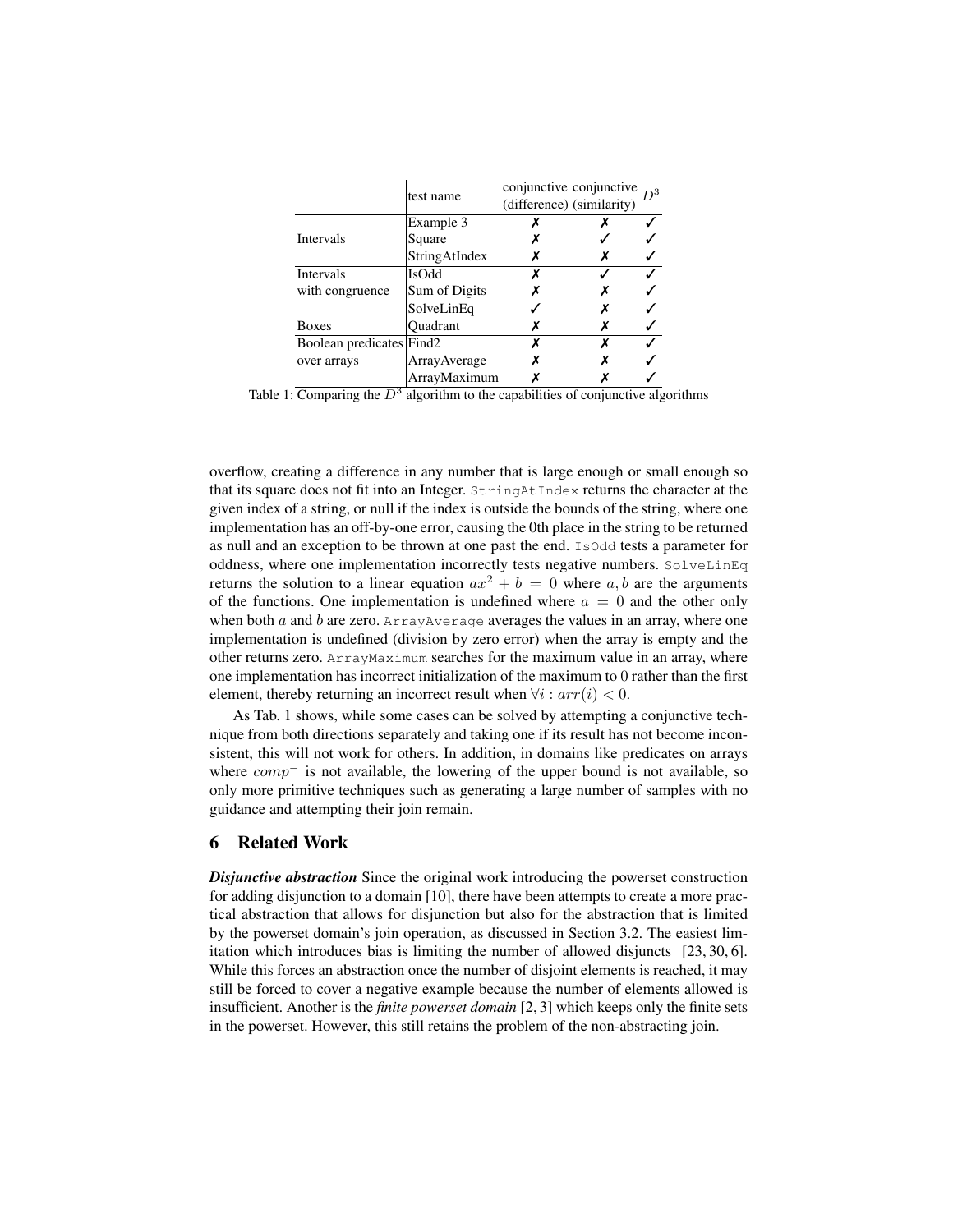The Boxes domain [20], based decision diagrams, is compact in representation even for a large number of disjuncted boxes. It is specialized for the *Integer*  $\times$  *Integer* domain, though the technique might be extendible to other domains. Donut domains [15] allow for "holes" in a single convex set. This does not allow a disjunction of the positive sets, and cannot be used with non-convex domains such as congruence.

*Disjunctive approaches to Candidate Elimination* Several methods have been mentioned in Section 3.3. In [22], every step of the algorithm maintains  $n$  representations of the specific and general bounds from 1 to  $n$  disjuncts, where  $n$  is the number of samples seen. Then, the desired option can be selected either by convergence or by other criteria. This method is both wasteful in representation if many samples are required to cover the space, and the criteria for the best disjunction update are complex and require additional learning algorithms. Sebag's [31] approach learns a disjunction of conjunctions of negative examples. This is meant to cope with noisy datasets, which are irrelevant in the case of performing an abstraction, and decides at classification time based on tuning, which means its output is not a description of the space but rather a function capable of labeling individual points.

*Abstracting with learning algorithms* Thakur et al. [37] use a variation on Candidate Elimination to compute symbolic abstraction. Gupta et al. [19] present an algorithm for actively learning an automaton that separates the language of two models, called the separating automaton. Like  $D^3$ , this is an active learning algorithm based on asking a teacher to compute language inclusion. However, this algorithm is relevant only to string languages (models and automata). Counterexample-driven abstraction refinement techniques [5, 7, 18] for verification behave like a learning algorithm, requesting "classification" of a point or a trace, and eliminating it from the abstract representation, in much the same way as Candidate Elimination and  $D<sup>3</sup>$  do.

## 7 Conclusion

We presented  $D^3$ , an active learning algorithm for computing an abstraction of a set of positive examples, separating them from a set of negative examples. A critical component of D<sup>3</sup> is the *safe generalization* operation which transforms an element in a powerset domain into a more general element that does not intersect any negative point. In cases where  $D<sup>3</sup>$  can actively query additional points beyond an initial set, it aims at learning a partition of the entire space (and not only abstract the initial samples). We apply  $D^3$  to compute an abstract semantic difference between programs using several abstract domains. We show that  $D^3$  can compute a precise description of difference/similarity for several small but challenging examples.

#### Acknowledgment

The research leading to these results has received funding from the European Union's - Seventh Framework Programme (FP7) under grant agreement no. 615688 - ERC-COG-PRIME and under ERC grant agreement no. 321174-VSSC, and from the BSF grant no. 2012259.

## **References**

1. Scalacheck: Property-based testing for scala.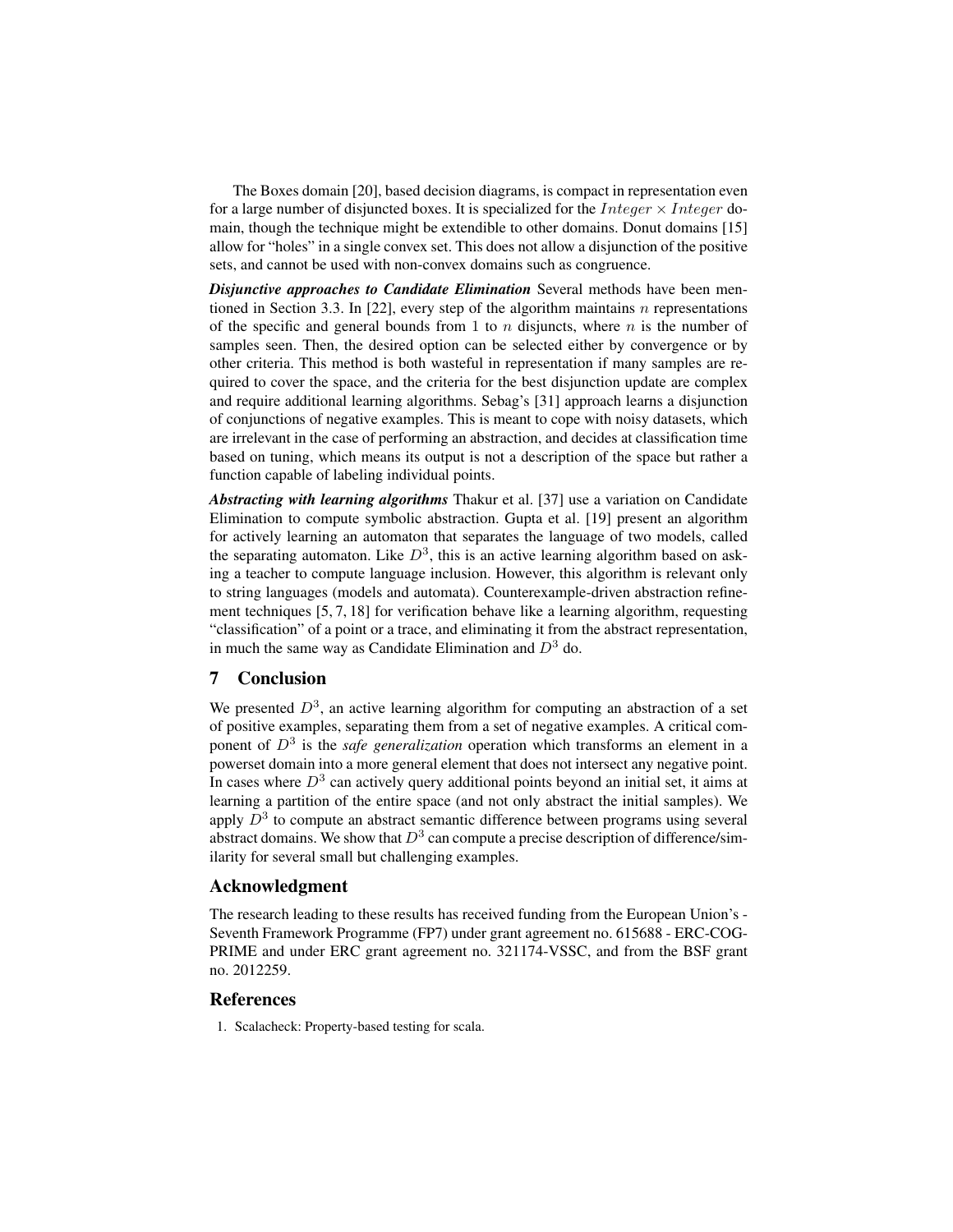- 2. BAGNARA, R. A hierarchy of constraint systems for data-flow analysis of constraint logicbased languages. *Science of Computer Programming 30*, 1 (1998), 119–155.
- 3. BAGNARA, R., HILL, P. M., AND ZAFFANELLA, E. Widening operators for powerset domains. *STTT 8*, 4-5 (2006), 449–466.
- 4. BALCAN, M.-F., BEYGELZIMER, A., AND LANGFORD, J. Agnostic active learning. In *Proceedings of the 23rd international conference on Machine learning* (2006), ACM, pp. 65– 72.
- 5. BECKMAN, N. E., NORI, A. V., RAJAMANI, S. K., SIMMONS, R. J., TETALI, S. D., AND THAKUR, A. V. Proofs from tests. *Software Engineering, IEEE Transactions on 36*, 4 (2010), 495–508.
- 6. BEYER, D., HENZINGER, T. A., AND THÉODULOZ, G. Configurable software verification: Concretizing the convergence of model checking and program analysis. In *Computer Aided Verification* (2007), Springer, pp. 504–518.
- 7. CLARKE, E., GRUMBERG, O., JHA, S., LU, Y., AND VEITH, H. Counterexample-guided abstraction refinement. In *Computer aided verification* (2000), Springer, pp. 154–169.
- 8. COHN, D., ATLAS, L., AND LADNER, R. Improving generalization with active learning. *Machine learning 15*, 2 (1994), 201–221.
- 9. COUSOT, P., AND COUSOT, R. Static determination of dynamic properties of programs. In *Proceedings of the Second International Symposium on Programming* (1976), Dunod, Paris, France, pp. 106–130.
- 10. COUSOT, P., AND COUSOT, R. Systematic design of program analysis frameworks. In *Proceedings of the 6th ACM SIGACT-SIGPLAN symposium on Principles of programming languages* (1979), ACM, pp. 269–282.
- 11. COUSOT, P., AND HALBWACHS, N. Automatic discovery of linear restraints among variables of a program. In *POPL* (1978), pp. 84–96.
- 12. ERNST, M. D., COCKRELL, J., GRISWOLD, W. G., AND NOTKIN, D. Dynamically discovering likely program invariants to support program evolution. *Software Engineering, IEEE Transactions on 27*, 2 (2001), 99–123.
- 13. ERNST, M. D., PERKINS, J. H., GUO, P. J., MCCAMANT, S., PACHECO, C., TSCHANTZ, M. S., AND XIAO, C. The daikon system for dynamic detection of likely invariants. *Science of Computer Programming 69*, 1 (2007), 35–45.
- 14. FLANAGAN, C., AND LEINO, K. R. M. Houdini, an annotation assistant for esc/java. In *Proceedings of the International Symposium of Formal Methods Europe on Formal Methods for Increasing Software Productivity* (London, UK, UK, 2001), FME '01, Springer-Verlag, pp. 500–517.
- 15. GHORBAL, K., IVANČIĆ, F., BALAKRISHNAN, G., MAEDA, N., AND GUPTA, A. Donut domains: Efficient non-convex domains for abstract interpretation. In *Verification, Model Checking, and Abstract Interpretation* (2012), Springer, pp. 235–250.
- 16. GODEFROID, P., LEVIN, M. Y., AND MOLNAR, D. Sage: whitebox fuzzing for security testing. *Queue 10*, 1 (2012), 20.
- 17. GRANGER, P. Static analysis of arithmetical congruences. *International Journal of Computer Mathematics 30*, 3-4 (1989), 165–190.
- 18. GULAVANI, B. S., CHAKRABORTY, S., NORI, A. V., AND RAJAMANI, S. K. Automatically refining abstract interpretations. In *Tools and Algorithms for the Construction and Analysis of Systems*. Springer, 2008, pp. 443–458.
- 19. GUPTA, A., MCMILLAN, K. L., AND FU, Z. Automated assumption generation for compositional verification. In *Computer Aided Verification* (2007), Springer, pp. 420–432.
- 20. GURFINKEL, A., AND CHAKI, S. Boxes: A symbolic abstract domain of boxes. In *Static Analysis*. Springer, 2010, pp. 287–303.